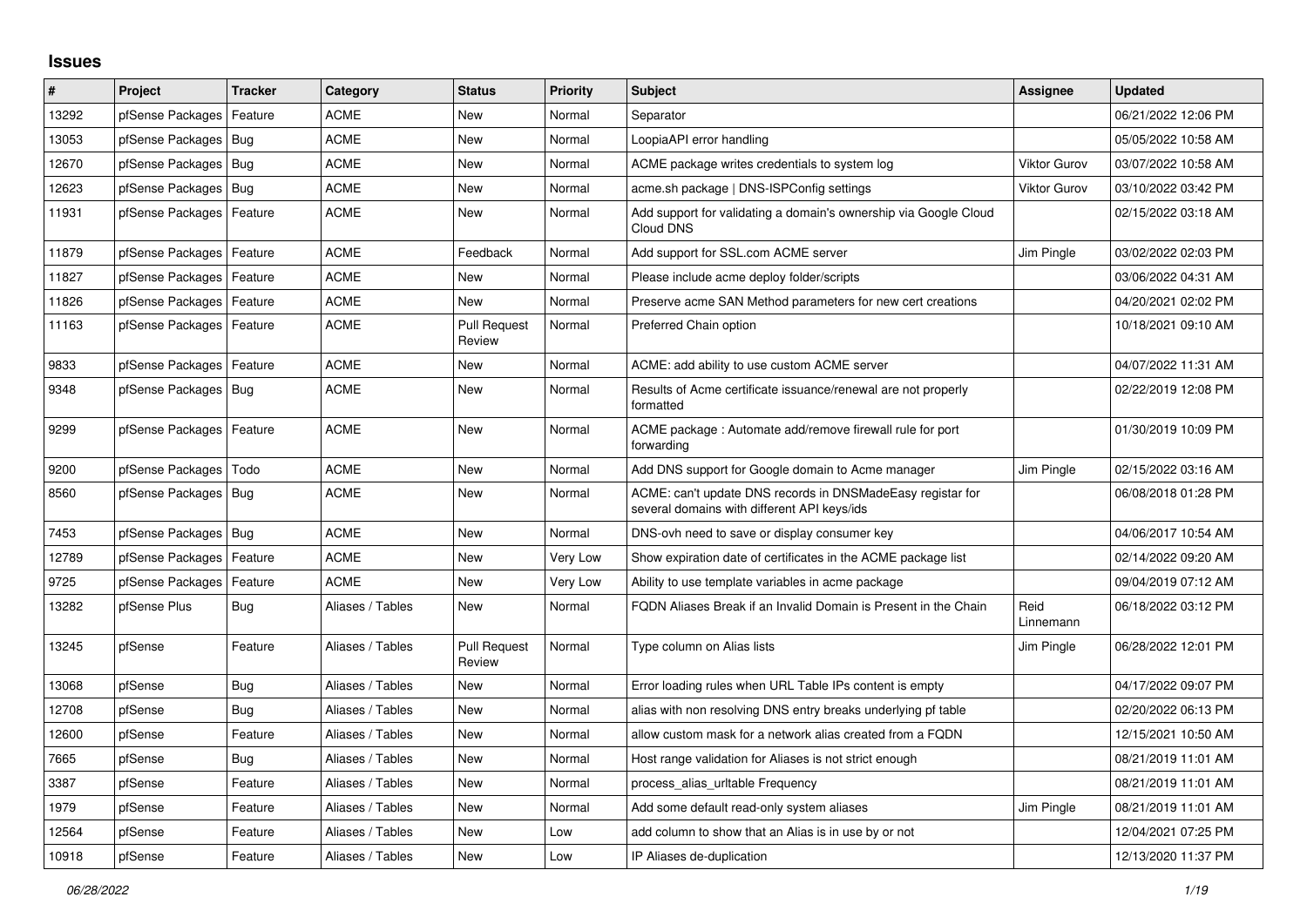| ∦     | Project          | <b>Tracker</b> | Category         | <b>Status</b>          | <b>Priority</b> | Subject                                                                                                       | <b>Assignee</b>       | <b>Updated</b>      |
|-------|------------------|----------------|------------------|------------------------|-----------------|---------------------------------------------------------------------------------------------------------------|-----------------------|---------------------|
| 9296  | pfSense          | <b>Bug</b>     | Aliases / Tables | Confirmed              | Low             | Alias content is sometimes incomplete when mixing FQDN and IP<br>address                                      | Reid<br>Linnemann     | 06/18/2022 03:12 PM |
| 4195  | pfSense          | Feature        | Aliases / Tables | New                    | Low             | Aliases: sections                                                                                             |                       | 08/21/2019 11:01 AM |
| 10290 | pfSense          | Feature        | Aliases / Tables | New                    | Very Low        | Firewall Aliases Add button on top of list                                                                    |                       | 07/10/2021 01:03 PM |
| 5735  | pfSense          | Feature        | Aliases / Tables | <b>New</b>             | Very Low        | Automaticaly add DHCP leases to alias list or make it readable in<br>selected fields                          |                       | 08/21/2019 11:01 AM |
| 11898 | pfSense Packages | Bug            | apcupsd          | New                    | Normal          | PHP error from apcupsd dashboard widget                                                                       |                       | 05/07/2021 09:12 AM |
| 11375 | pfSense Packages | Bug            | apcupsd          | New                    | Normal          | UPS Type <blank> for USB APC</blank>                                                                          |                       | 02/26/2021 11:10 AM |
| 10845 | pfSense Packages | Bug            | apcupsd          | New                    | Normal          | apcupsd doesn't stop when not enabled                                                                         |                       | 08/24/2020 10:16 AM |
| 12812 | pfSense Packages | Feature        | arpwatch         | New                    | Normal          | Would it be helpful if the FreeBSD net-mgmt/arpwatch port had an<br>option to use mail/dma for mail delivery? |                       | 02/16/2022 06:09 PM |
| 12101 | pfSense Packages | Bug            | arpwatch         | Assigned               | Normal          | ArpWatch Suppression Mac for "flip-flop" not suppressing                                                      | <b>Viktor Gurov</b>   | 10/09/2021 07:19 PM |
| 8454  | pfSense Packages | Bug            | arpwatch         | <b>New</b>             | Very Low        | Arpwatch package break email notifications from other sources                                                 |                       | 06/23/2022 07:49 PM |
| 12546 | pfSense Plus     | Feature        | Authentication   | New                    | Normal          | Add 2FA Support to pfSense Plus Local Database Authentication                                                 |                       | 06/25/2022 05:30 PM |
| 11920 | pfSense Plus     | Feature        | Authentication   | New                    | Normal          | SAML Authentication for pfSense (VPN and webConfigurator)                                                     |                       | 05/14/2021 12:56 AM |
| 11626 | pfSense Plus     | <b>Bug</b>     | Authentication   | New                    | Normal          | Google LDAP connection failed due to lack of SNI for TLS 1.3                                                  | Luiz Souza            | 06/27/2022 07:23 AM |
| 13260 | pfSense          | Feature        | Authentication   | New                    | Normal          | Add support for OpenVPN static-challenge                                                                      |                       | 06/09/2022 02:04 PM |
| 13093 | pfSense          | Bug            | Authentication   | In Progress            | Normal          | LDAP authentication fails with extended query and RFC2307 group<br>lookups enabled                            | Chris Linstruth       | 06/28/2022 05:21 PM |
| 12726 | pfSense          | Bug            | Authentication   | <b>New</b>             | Normal          | LDAP select container button auto populate                                                                    |                       | 01/25/2022 01:48 PM |
| 12715 | pfSense          | <b>Bug</b>     | Authentication   | New                    | Normal          | Long system startup time when LDAP is configured and unavailable<br>during startup.                           | Christian<br>McDonald | 01/24/2022 05:50 AM |
| 12519 | pfSense          | Bug            | Authentication   | <b>New</b>             | Normal          | Fail authentication using special character in password via the LDAP<br>connector                             |                       | 11/12/2021 07:39 AM |
| 12458 | pfSense          | Feature        | Authentication   | <b>New</b>             | Normal          | Use "unixHomeDirectory" instead of "homeDirectory" when LDAP<br>authentication server is Active Directory     |                       | 10/15/2021 08:18 AM |
| 12283 | pfSense          | Bug            | Authentication   | <b>New</b>             | Normal          | LDAP/RADIUS authentication servers configuration does not allow<br>source IP address to be specified          |                       | 08/20/2021 01:15 AM |
| 12225 | pfSense          | Bug            | Authentication   | Pull Request<br>Review | Normal          | Group membership field is not needed for remote groups                                                        | Viktor Gurov          | 06/28/2022 12:01 PM |
| 12095 | pfSense          | Bug            | Authentication   | New                    | Normal          | Memory leak in pcscd                                                                                          |                       | 06/01/2022 01:01 PM |
| 12091 | pfSense          | Feature        | Authentication   | New                    | Normal          | RFE: Add support for sssd authentication                                                                      |                       | 12/10/2021 04:55 PM |
| 10843 | pfSense          | Feature        | Authentication   | New                    | Normal          | Allow user manager settings to specify multiple authentication<br>servers                                     |                       | 01/13/2022 07:22 AM |
| 10765 | pfSense          | <b>Bug</b>     | Authentication   | New                    | Normal          | Ampersands in Idap_extended_query are escaped twice                                                           |                       | 09/02/2020 07:55 AM |
| 9937  | pfSense          | Feature        | Authentication   | New                    | Normal          | OpenVPN Login User Privilege                                                                                  |                       | 11/29/2019 08:46 AM |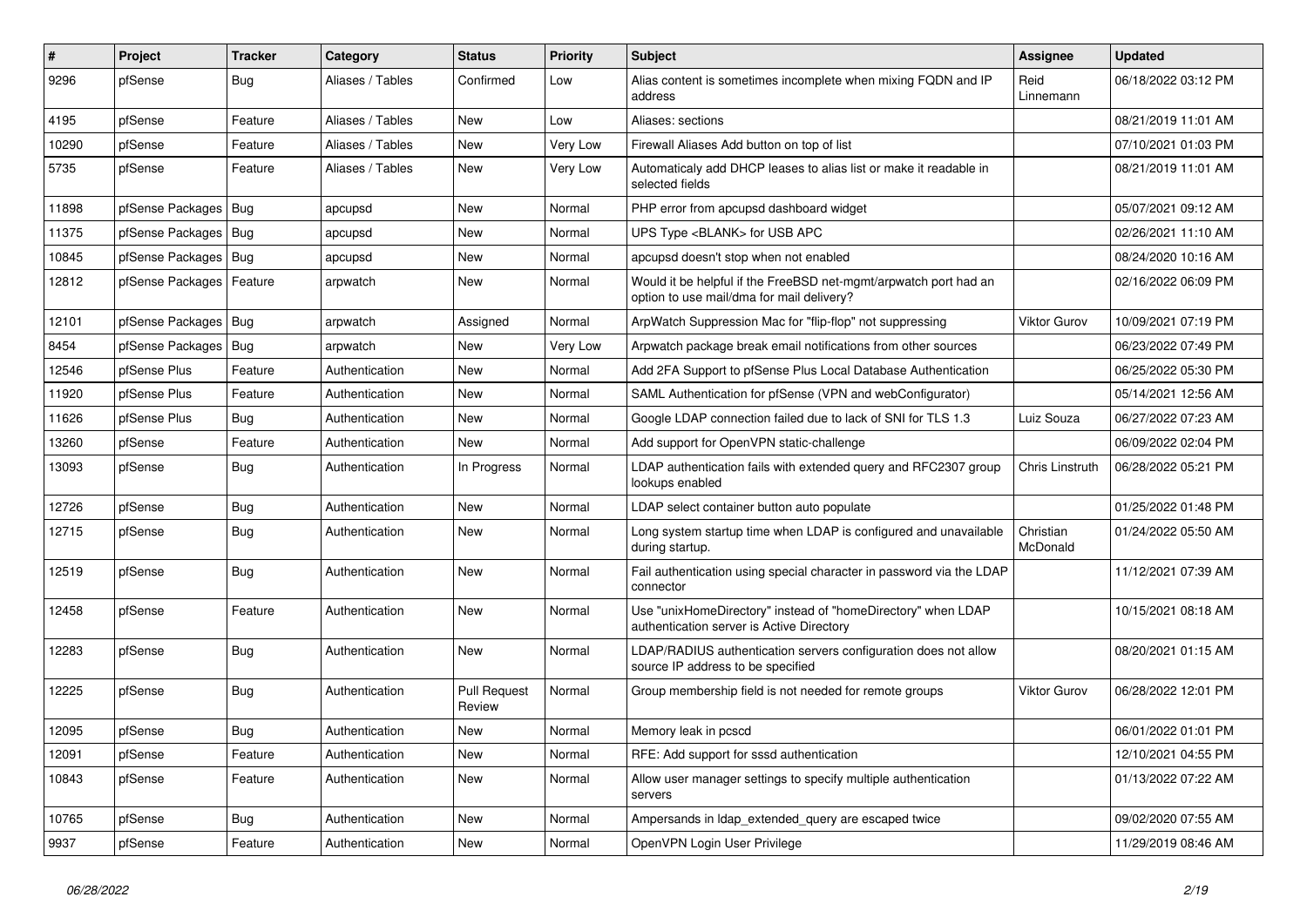| $\vert$ # | Project                    | <b>Tracker</b>     | Category         | <b>Status</b> | <b>Priority</b> | <b>Subject</b>                                                                                                                      | <b>Assignee</b>       | <b>Updated</b>      |
|-----------|----------------------------|--------------------|------------------|---------------|-----------------|-------------------------------------------------------------------------------------------------------------------------------------|-----------------------|---------------------|
| 9288      | pfSense                    | Feature            | Authentication   | New           | Normal          | SSHGuard add pfSense signature in standard                                                                                          |                       | 08/14/2019 01:19 PM |
| 9222      | pfSense                    | Feature            | Authentication   | <b>New</b>    | Normal          | Add sshguard log when release an IP                                                                                                 |                       | 08/14/2019 01:00 PM |
| 9165      | pfSense                    | Feature            | Authentication   | <b>New</b>    | Normal          | only IPs can be added to sshguard whitelist                                                                                         |                       | 04/21/2022 12:39 PM |
| 8087      | pfSense                    | <b>Bug</b>         | Authentication   | <b>New</b>    | Normal          | Provide Calling-Station-ID to RADIUS backed VPN connections                                                                         |                       | 06/06/2020 05:36 AM |
| 6742      | pfSense                    | Feature            | Authentication   | <b>New</b>    | Normal          | OAuth2 authentication for OpenVPN (and for FreeRadius)                                                                              | Jim Thompson          | 10/19/2020 09:19 AM |
| 5825      | pfSense                    | Feature            | Authentication   | <b>New</b>    | Normal          | Allow EAP-RADIUS for authentication servers                                                                                         |                       | 08/21/2019 10:32 AM |
| 5652      | pfSense                    | Bug                | Authentication   | New           | Normal          | Radius IETF Class Group Assignment - Incorrect Standard                                                                             |                       | 08/13/2019 01:39 PM |
| 4242      | pfSense                    | Feature            | Authentication   | <b>New</b>    | Normal          | Two Factor or OTP Authentication for Admin Interface                                                                                |                       | 01/04/2022 12:07 PM |
| 4098      | pfSense                    | Feature            | Authentication   | New           | Normal          | Add option to force a password change on login                                                                                      |                       | 08/21/2019 10:31 AM |
| 12863     | pfSense                    | Feature            | Authentication   | <b>New</b>    | Very Low        | dynamically tune sha512crypt rounds                                                                                                 | Jim Pingle            | 03/19/2022 12:53 PM |
| 10352     | pfSense                    | <b>Bug</b>         | Authentication   | New           | Very Low        | RADIUS authentication fails with MSCHAPv1 or MSCHAPv2 when<br>passwords contain international characters                            |                       | 06/20/2022 04:04 PM |
| 8775      | pfSense                    | Feature            | Authentication   | <b>New</b>    | Very Low        | Use SRV record for LDAP Authentication                                                                                              |                       | 05/06/2020 07:49 AM |
| 8694      | pfSense                    | Feature            | Authentication   | New           | Very Low        | Client CA Auth for PFSense WebGui                                                                                                   |                       | 08/21/2019 09:25 AM |
| 11266     | pfSense Packages           | Feature            | AutoConfigBackup | <b>New</b>    | Very Low        | Give an option to list restore point in "reverse" order/latest at the top.                                                          |                       | 01/19/2021 06:58 PM |
| 12767     | pfSense Packages   Bug     |                    | Avahi            | New           | Normal          | Package radavahi-daemon does does not exist in current pfSense<br>version and it has been removed``` message on pfSense 2.7 restore |                       | 02/07/2022 11:28 AM |
| 12329     | pfSense Packages   Feature |                    | Avahi            | <b>New</b>    | Normal          | Add optional floating firewall rules for IPv4 and IPv6                                                                              |                       | 02/09/2022 04:43 PM |
| 13039     | pfSense Packages   Feature |                    | AWS VPC          | <b>New</b>    | Normal          | Handle transit gateway VPNs in the AWS VPN wizard                                                                                   |                       | 04/11/2022 07:31 AM |
| 9497      | pfSense Packages   Bug     |                    | AWS VPC          | New           | Normal          | AWS VPN Wizard: WebGUI times out.                                                                                                   |                       | 11/13/2019 10:07 AM |
| 9495      | pfSense Packages   Bug     |                    | AWS VPC          | <b>New</b>    | Normal          | AWS VPC VPN wizard produces incorrect config (SHA256 should<br>be SHA1)                                                             |                       | 08/19/2019 02:45 PM |
| 11098     | pfSense Packages   Bug     |                    | Backup           | Feedback      | Normal          | Backup Files and Directories plugin crashes firewall if /root specified<br>as backup location                                       | <b>Viktor Gurov</b>   | 12/23/2021 10:45 AM |
| 10900     | pfSense Packages   Bug     |                    | Backup           | Feedback      | Normal          | /packages/backup/backup.php?a=download&t=backup HTTP 504,<br>or Sends PHP Error Message as ASCII/Text file Named<br>pfsense.bak.tgz |                       | 04/05/2022 01:51 AM |
| 13205     | pfSense Docs               | <b>New Content</b> | Backup / Restore | Feedback      | Normal          | <b>ZFS Boot Environment documentation</b>                                                                                           | Christian<br>McDonald | 05/31/2022 10:55 AM |
| 12774     | pfSense                    | <b>Bug</b>         | Backup / Restore | New           | Normal          | Picture widget image is not saved in backup                                                                                         |                       | 04/04/2022 04:48 AM |
| 12553     | pfSense                    | Feature            | Backup / Restore | New           | Normal          | Auto Config Backup: Allow selecting multiple backups for deletion                                                                   |                       | 02/22/2022 04:27 AM |
| 12249     | pfSense                    | <b>Bug</b>         | Backup / Restore | New           | Normal          | HAProxy causing failed ACB backups                                                                                                  |                       | 11/15/2021 11:58 PM |
| 11110     | pfSense                    | Bug                | Backup / Restore | New           | Normal          | Backup file should be checked before restoring a specific area                                                                      |                       | 12/05/2020 02:50 PM |
| 9775      | pfSense                    | Feature            | Backup / Restore | <b>New</b>    | Normal          | AutoConfigBackup - Rolling per day/hour cap on changes, retention<br>policy                                                         |                       | 09/20/2019 09:19 AM |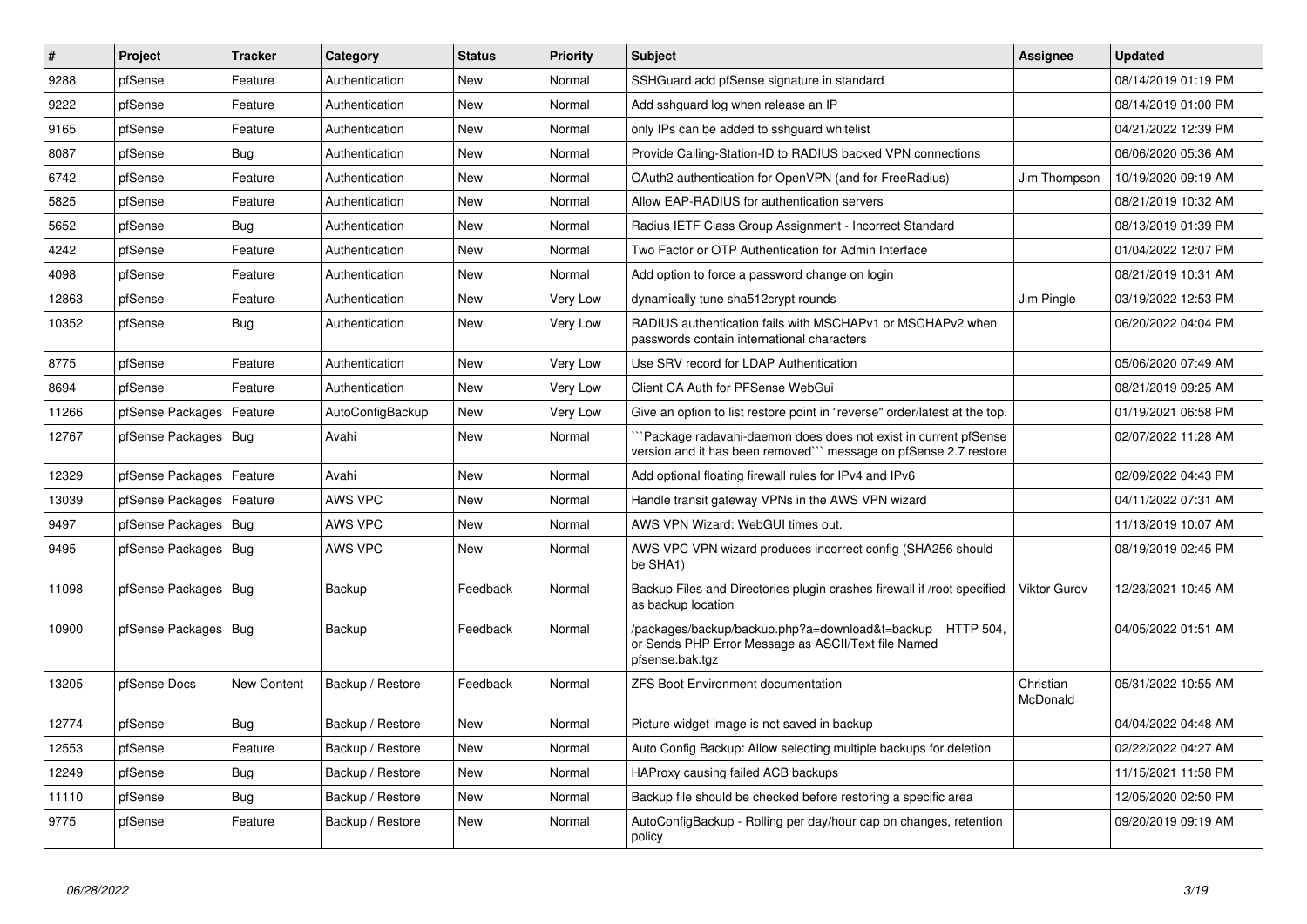| $\vert$ # | Project                       | <b>Tracker</b> | Category         | <b>Status</b> | <b>Priority</b> | Subject                                                                                                  | Assignee            | <b>Updated</b>      |
|-----------|-------------------------------|----------------|------------------|---------------|-----------------|----------------------------------------------------------------------------------------------------------|---------------------|---------------------|
| 8076      | pfSense                       | <b>Bug</b>     | Backup / Restore | New           | Normal          | User can easily apply an unusable interface configuration after<br>restore                               |                     | 08/14/2019 10:52 AM |
| 7757      | pfSense                       | Bug            | Backup / Restore | New           | Normal          | Auto Config Backup fails to upload unless Default Gateway is up                                          |                     | 08/16/2019 12:47 PM |
| 4681      | pfSense                       | Feature        | Backup / Restore | New           | Normal          | AutoConfigBackup make a way to easily download a saved backup                                            |                     | 08/16/2019 12:46 PM |
| 3697      | pfSense                       | Feature        | Backup / Restore | New           | Normal          | New backup/restore area: Certificates                                                                    |                     | 03/11/2017 11:30 AM |
| 3696      | pfSense                       | Feature        | Backup / Restore | New           | Normal          | Multiple items backup/restore                                                                            |                     | 06/06/2014 02:33 PM |
| 1367      | pfSense                       | Feature        | Backup / Restore | New           | Normal          | Input validation on partial config restores                                                              |                     | 03/21/2011 01:16 AM |
| 286       | pfSense                       | Feature        | Backup / Restore | New           | Normal          | Backup/restore users individually                                                                        |                     | 01/09/2021 03:48 PM |
| 13289     | pfSense                       | <b>Bug</b>     | Backup / Restore | New           | Low             | Attempting to restore a 0 byte "config.xml" prints an error that the<br>file cannot be read              |                     | 06/28/2022 12:01 PM |
| 7688      | pfSense                       | Feature        | Backup / Restore | New           | Low             | AutoConfigBackup - Info Icon - username only                                                             |                     | 10/22/2017 10:46 AM |
| 6608      | pfSense                       | Feature        | Backup / Restore | <b>New</b>    | Low             | backup and restore dhcp                                                                                  |                     | 07/13/2016 04:09 PM |
| 1738      | pfSense                       | <b>Bug</b>     | Backup / Restore | New           | Very Low        | Restore fails when username in backup is not matching                                                    |                     | 12/11/2021 07:51 PM |
| 11563     | pfSense Packages   Bug        |                | <b>BIND</b>      | <b>New</b>    | High            | BIND GUI writes TXT records > 255 characters                                                             |                     | 02/27/2021 07:11 AM |
| 10760     | pfSense Packages   Bug        |                | <b>BIND</b>      | New           | High            | pfSense BIND 9.14.12 server terminates due to assertion failure                                          |                     | 07/11/2020 04:53 PM |
| 13114     | pfSense Packages   Bug        |                | <b>BIND</b>      | Feedback      | Normal          | BIND calls rndc in rc_stop when named is not running                                                     | <b>Stuart Wyatt</b> | 05/04/2022 12:41 PM |
| 13002     | pfSense Packages   Regression |                | <b>BIND</b>      | Feedback      | Normal          | BIND 9.16_13 could not find existing DNSSEC keys at<br>/cf/named/etc/namedb/keys due to directory change | Viktor Gurov        | 03/31/2022 12:14 PM |
| 12869     | pfSense Packages   Bug        |                | <b>BIND</b>      | Feedback      | Normal          | Bind DNS Package AAAA filtering Broken on new ZFS Installs                                               | <b>Viktor Gurov</b> | 03/09/2022 12:38 PM |
| 11634     | pfSense Packages   Regression |                | <b>BIND</b>      | New           | Normal          | bind hangs when pfsense is reconnecting as an openypn client to a<br>TUN openvpn server                  |                     | 03/14/2021 07:23 AM |
| 10693     | pfSense Packages   Bug        |                | <b>BIND</b>      | New           | Normal          | pfSense Bind Zone Editor UI does not update zone serial number<br>when a change is made                  |                     | 09/01/2021 12:51 AM |
| 10445     | pfSense Packages   Bug        |                | <b>BIND</b>      | Feedback      | Normal          | BIND crashed when added RPZ. rpz is not a master or slave zone.                                          |                     | 04/21/2022 12:40 PM |
| 10330     | pfSense Packages   Bug        |                | <b>BIND</b>      | Feedback      | Normal          | BIND zone configuration displays wrong DS resource record with<br>inline DNSSEC signing enabled          |                     | 04/21/2022 12:40 PM |
| 9916      | pfSense Packages   Feature    |                | <b>BIND</b>      | Feedback      | Normal          | Check allow-transfer in custom option when the zone is slave                                             |                     | 04/21/2022 12:40 PM |
| 8199      | pfSense Packages   Feature    |                | <b>BIND</b>      | New           | Normal          | Support reordering and/or sort alphabetically across BIND package                                        |                     | 12/12/2017 02:05 AM |
| 8197      | pfSense Packages   Bug        |                | <b>BIND</b>      | New           | Normal          | BIND UI fails to properly update zone with inline DNSSEC signing<br>enabled                              |                     | 02/18/2019 05:23 PM |
| 8146      | pfSense Packages   Feature    |                | <b>BIND</b>      | New           | Normal          | Zone Domain Records more powerfull for BIND Zones                                                        |                     | 08/13/2019 09:39 AM |
| 11343     | pfSense Packages   Bug        |                | <b>BIND</b>      | Feedback      | Low             | Invalid link to pfSense-pkg-bind changelog                                                               | Viktor Gurov        | 04/05/2022 08:12 AM |
| 11074     | pfSense Packages   Bug        |                | <b>BIND</b>      | New           | Low             | bind Zone Settings Zones, Save button opens "Confirmation<br>required to save changes"                   |                     | 11/16/2020 11:08 AM |
| 12782     | pfSense                       | Todo           | Build / Release  | New           | Normal          | Disable compatibility flag                                                                               | <b>Brad Davis</b>   | 06/28/2022 12:01 PM |
| 4472      | pfSense                       | Feature        | Build / Release  | New           | Normal          | Cryptographically sign every (sub-)release                                                               |                     | 08/13/2019 12:53 PM |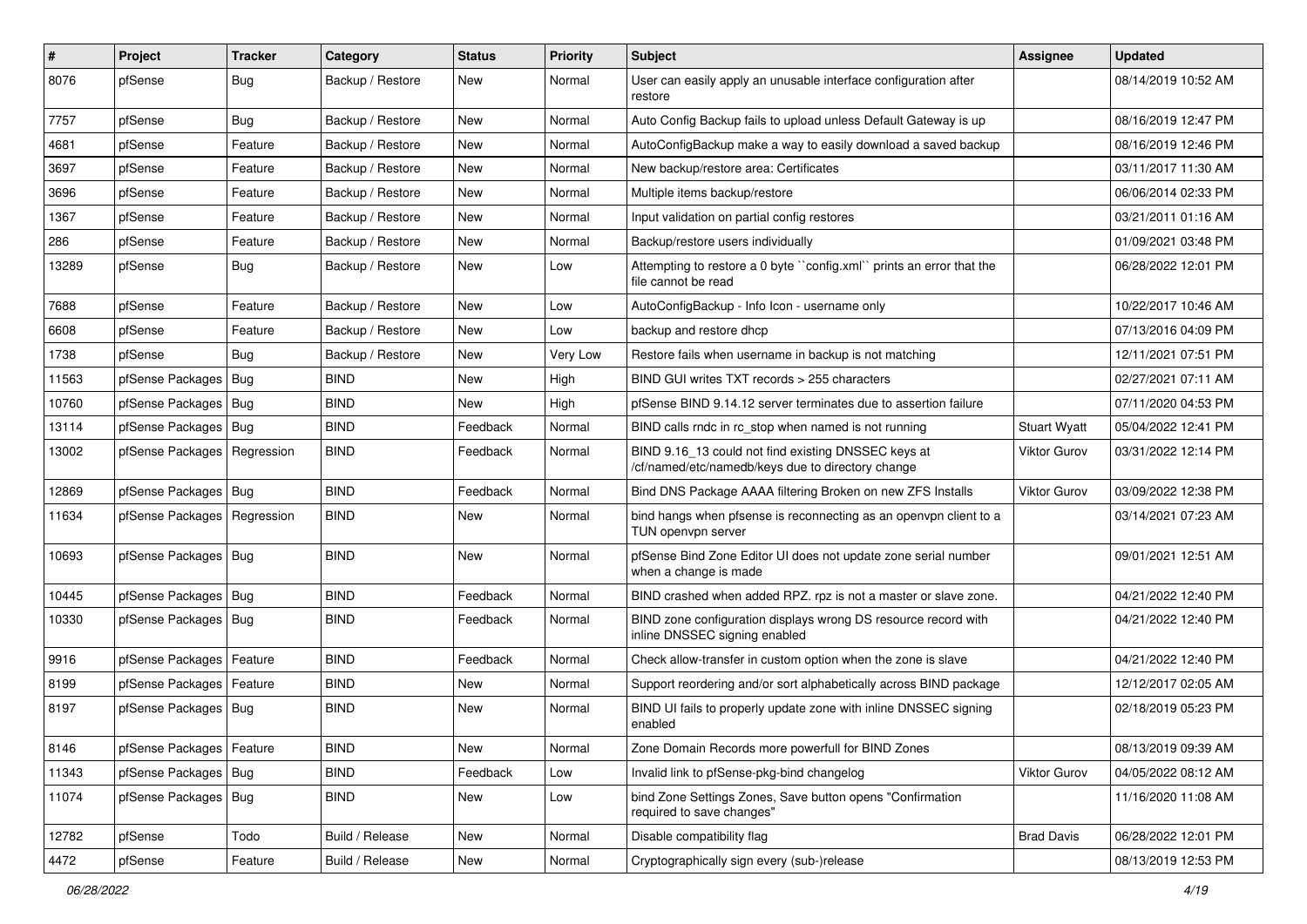| $\sharp$ | Project      | <b>Tracker</b> | Category       | <b>Status</b> | <b>Priority</b> | <b>Subject</b>                                                                                                          | <b>Assignee</b>   | <b>Updated</b>      |
|----------|--------------|----------------|----------------|---------------|-----------------|-------------------------------------------------------------------------------------------------------------------------|-------------------|---------------------|
| 13229    | pfSense Docs | Todo           | Captive Portal | Feedback      | Normal          | Update documentation for IPFW to PF transition for Limiters and<br><b>Captive Portal</b>                                | Jim Pingle        | 05/27/2022 03:04 PM |
| 13290    | pfSense      | Regression     | Captive Portal | Feedback      | Normal          | My PfSense version 2.7 is returning the error "dummynet bad switch<br>21" every time I activate my Captive Portals (7). |                   | 06/27/2022 10:19 PM |
| 13226    | pfSense      | Bug            | Captive Portal | Confirmed     | Normal          | Captive Portal doesn't disconnect established OpenVPN link                                                              | Reid<br>Linnemann | 05/30/2022 10:38 AM |
| 13215    | pfSense      | <b>Bug</b>     | Captive Portal | Assigned      | Normal          | Allowed MAC/IP/Hostname traffic counts for authorized users                                                             | Reid<br>Linnemann | 05/31/2022 05:31 PM |
| 12730    | pfSense      | <b>Bug</b>     | Captive Portal | New           | Normal          | RADIUS accounting does not work if WAN is down                                                                          |                   | 01/26/2022 05:13 AM |
| 12648    | pfSense      | <b>Bug</b>     | Captive Portal | New           | Normal          | Undocumented variables 'listenporthttp' and 'listenporthttps'                                                           |                   | 12/28/2021 10:44 AM |
| 12467    | pfSense      | <b>Bug</b>     | Captive Portal | New           | Normal          | CP error on client disconnect after reboot                                                                              |                   | 10/17/2021 05:35 AM |
| 12357    | pfSense      | <b>Bug</b>     | Captive Portal | <b>New</b>    | Normal          | Captive Portal popup Logout button loads full login page in popup<br>when clicked                                       |                   | 10/27/2021 12:10 PM |
| 11379    | pfSense      | Feature        | Captive Portal | <b>New</b>    | Normal          | <b>Template Roll Printer</b>                                                                                            |                   | 02/07/2021 05:26 AM |
| 11189    | pfSense      | Feature        | Captive Portal | <b>New</b>    | Normal          | Captive Portal - Tarpit option                                                                                          |                   | 12/23/2020 06:44 PM |
| 9627     | pfSense      | Feature        | Captive Portal | New           | Normal          | Captive Portal only shows authenticated users                                                                           |                   | 08/14/2019 02:48 PM |
| 7971     | pfSense      | Feature        | Captive Portal | New           | Normal          | Allow import, export and synchronization of MACs under Captive<br>Portal service                                        |                   | 10/19/2017 04:56 AM |
| 6956     | pfSense      | Feature        | Captive Portal | New           | Normal          | Allow more control over concurrent logins                                                                               |                   | 11/23/2016 12:01 PM |
| 3377     | pfSense      | Feature        | Captive Portal | New           | Normal          | OAuth2 authentication in captive portal                                                                                 | Jim Thompson      | 10/19/2020 09:13 AM |
| 3053     | pfSense      | Feature        | Captive Portal | New           | Normal          | Automatically add DHCP static addresses to CP passthru-mac                                                              |                   | 06/21/2013 11:54 AM |
| 2963     | pfSense      | Feature        | Captive Portal | New           | Normal          | Captive Portal MAC authentication request                                                                               |                   | 08/22/2017 09:09 PM |
| 2573     | pfSense      | Feature        | Captive Portal | New           | Normal          | Captive Portal support of RADIUS POD (Packet of Disconnect)                                                             |                   | 10/17/2016 03:14 AM |
| 2025     | pfSense      | Feature        | Captive Portal | New           | Normal          | Captive Portal: Easy accessible Logout page instead of Logout<br>pop-up window                                          |                   | 02/06/2016 04:59 AM |
| 1924     | pfSense      | Feature        | Captive Portal | New           | Normal          | Ability of CP's allowed IP addresses to use aliases                                                                     |                   | 07/26/2018 04:28 AM |
| 1831     | pfSense      | Feature        | Captive Portal | New           | Normal          | Captive portal IPv6 support                                                                                             | Reid<br>Linnemann | 06/28/2022 12:01 PM |
| 1675     | pfSense      | <b>Bug</b>     | Captive Portal | New           | Normal          | Captive portal logout problems with pop-up blockers.                                                                    | Jared Dillard     | 03/28/2016 01:37 PM |
| 385      | pfSense      | Feature        | Captive Portal | New           | Normal          | Reverse captive portal                                                                                                  |                   | 08/13/2019 12:23 PM |
| 9970     | pfSense      | Feature        | Captive Portal | New           | Low             | Captive Portal and SAML2 Integration                                                                                    | Mauro Braggio     | 10/12/2020 07:39 AM |
| 5658     | pfSense      | Bug            | Captive Portal | Confirmed     | Low             | Files with the same name cannot be uploaded to multiple captive<br>portal zones                                         |                   | 12/18/2015 07:19 PM |
| 4724     | pfSense      | Feature        | Captive Portal | <b>New</b>    | Low             | Captive Portal Status Add Client Hostname                                                                               |                   | 05/22/2015 08:38 AM |
| 2545     | pfSense      | Feature        | Captive Portal | New           | Low             | CaptivePortal: Custom "Re-authenticate every x minutes"                                                                 |                   | 07/08/2012 05:21 PM |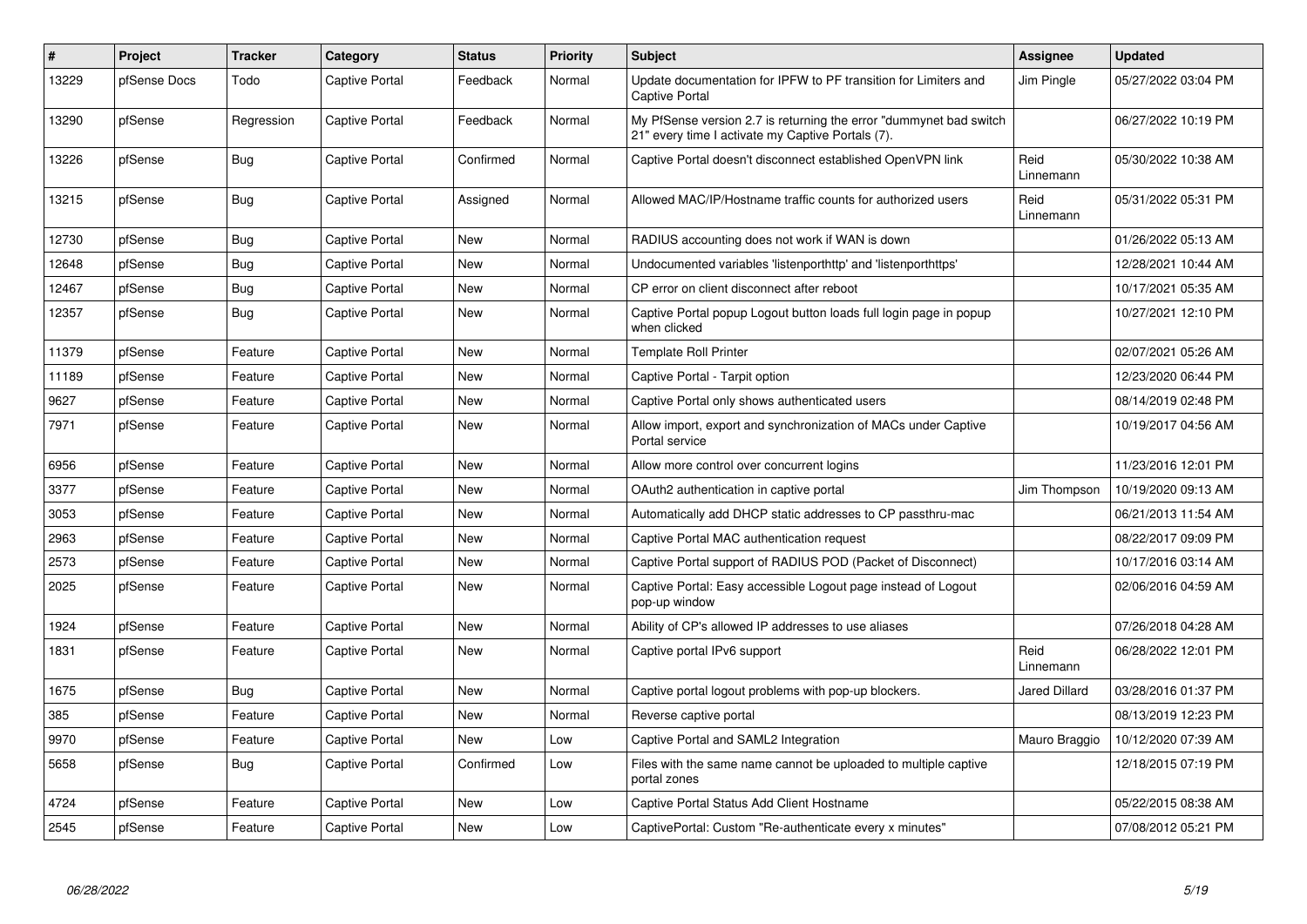| #     | Project                    | Tracker    | Category              | <b>Status</b>                 | <b>Priority</b> | Subject                                                                                                 | <b>Assignee</b> | <b>Updated</b>      |
|-------|----------------------------|------------|-----------------------|-------------------------------|-----------------|---------------------------------------------------------------------------------------------------------|-----------------|---------------------|
| 13272 | pfSense                    | <b>Bug</b> | <b>Captive Portal</b> | <b>Pull Request</b><br>Review | Very Low        | Voucher CSV output has leading space before voucher code                                                | Jim Pingle      | 06/28/2022 12:01 PM |
| 13220 | pfSense                    | Feature    | Captive Portal        | <b>New</b>                    | Very Low        | Voucher per-roll bandwidth restrictions and traffic quotas                                              |                 | 05/26/2022 08:16 AM |
| 13219 | pfSense                    | Feature    | Captive Portal        | New                           | Very Low        | Enable/Disable single voucher roll                                                                      |                 | 05/26/2022 08:14 AM |
| 7553  | pfSense                    | <b>Bug</b> | Captive Portal        | Confirmed                     | Very Low        | Captive portal on a parent interface blocks traffic on VLAN interfaces<br>too                           |                 | 08/19/2018 03:15 PM |
| 4845  | pfSense                    | <b>Bug</b> | CARP                  | Confirmed                     | High            | CARP preemption doesn't switch to backup where connectivity<br>between systems is lost but not NIC link |                 | 07/28/2015 07:55 AM |
| 8567  | pfSense                    | <b>Bug</b> | CARP                  | New                           | Normal          | Using IPv6 VIP alias for services may affect CARP IPv6 VIP work                                         |                 | 06/12/2018 01:26 PM |
| 8566  | pfSense                    | <b>Bug</b> | CARP                  | <b>New</b>                    | Normal          | Wrong IPv6 source in NS request in case using of IPv6 alias                                             |                 | 06/12/2018 01:26 PM |
| 8100  | pfSense                    | <b>Bug</b> | CARP                  | New                           | Normal          | pfsync Initially Deletes States on Primary for Connections<br>Established through Secondary             | Luiz Souza      | 02/08/2022 12:59 PM |
| 5849  | pfSense                    | <b>Bug</b> | CARP                  | <b>New</b>                    | Normal          | Routing fail on CARP IPsec                                                                              |                 | 12/18/2021 04:41 PM |
| 2218  | pfSense                    | Feature    | CARP                  | <b>New</b>                    | Normal          | Ability to delay CARP master status at boot time                                                        |                 | 03/03/2021 11:57 AM |
| 2099  | pfSense                    | Todo       | CARP                  | New                           | Normal          | Remove "queue" from CARP traffic                                                                        |                 | 01/19/2012 10:59 AM |
| 13110 | pfSense                    | <b>Bug</b> | CARP                  | New                           | Very Low        | changing CARP VIP address does not update outbound NAT<br>interface IP                                  |                 | 05/03/2022 02:52 PM |
| 7648  | pfSense                    | <b>Bug</b> | CARP                  | <b>New</b>                    | Very Low        | SPAN ports on an interface renders CARP HA inoperative                                                  |                 | 06/14/2017 09:19 PM |
| 13063 | pfSense Packages   Feature |            | Cellular              | <b>Pull Request</b><br>Review | Normal          | Cellular package shall support more modems and NMEA port                                                |                 | 05/06/2022 02:38 PM |
| 10796 | pfSense Packages           | Feature    | Cellular              | Feedback                      | Normal          | Huawei ME909u-521 support                                                                               |                 | 04/21/2022 12:40 PM |
| 12894 | pfSense Plus               | Bug        | Certificates          | <b>New</b>                    | Low             | duplicating freshly created certificates through refreshing                                             |                 | 03/03/2022 02:35 PM |
| 13305 | pfSense                    | Feature    | Certificates          | New                           | Normal          | Certificate Revocation page should show expiration date                                                 |                 | 06/27/2022 10:26 AM |
| 12737 | pfSense                    | <b>Bug</b> | Certificates          | New                           | Normal          | CApath is not defined by default in curl                                                                |                 | 06/28/2022 12:01 PM |
| 11203 | pfSense                    | <b>Bug</b> | Certificates          | New                           | Normal          | certificate manager very slow                                                                           |                 | 12/31/2020 11:57 AM |
| 2276  | pfSense                    | Feature    | Certificates          | <b>New</b>                    | Normal          | Remote CRL fetch support                                                                                |                 | 02/06/2016 04:14 AM |
| 1268  | pfSense                    | Feature    | Certificates          | New                           | Normal          | Allow mass renewing of certs                                                                            |                 | 11/01/2019 03:17 PM |
| 1257  | pfSense                    | Feature    | Certificates          | <b>Pull Request</b><br>Review | Normal          | Handle encypted CA/Certificate private keys                                                             |                 | 10/12/2020 07:12 AM |
| 7289  | pfSense                    | <b>Bug</b> | Certificates          | New                           | Low             | Generating 4096bit Certificate                                                                          |                 | 08/14/2019 09:56 AM |
| 10258 | pfSense                    | Feature    | Certificates          | New                           | Very Low        | allow to sign CA                                                                                        |                 | 02/20/2020 04:20 AM |
| 9889  | pfSense                    | Bug        | Certificates          | New                           | Very Low        | CRL check for Intermediate CA CRLs fails                                                                | Jim Pingle      | 11/08/2019 11:03 AM |
| 12402 | pfSense Docs               | Todo       | Configuration         | New                           | Normal          | Feedback on Configuration - Advanced Configuration Options -<br>Notifications                           |                 | 09/24/2021 12:46 AM |
| 12098 | pfSense Docs               | Correction | Configuration         | New                           | Normal          | Feedback on pfSense Configuration Recipes - Accessing a<br>CPE/Modem from Inside the Firewall           |                 | 07/02/2021 02:30 AM |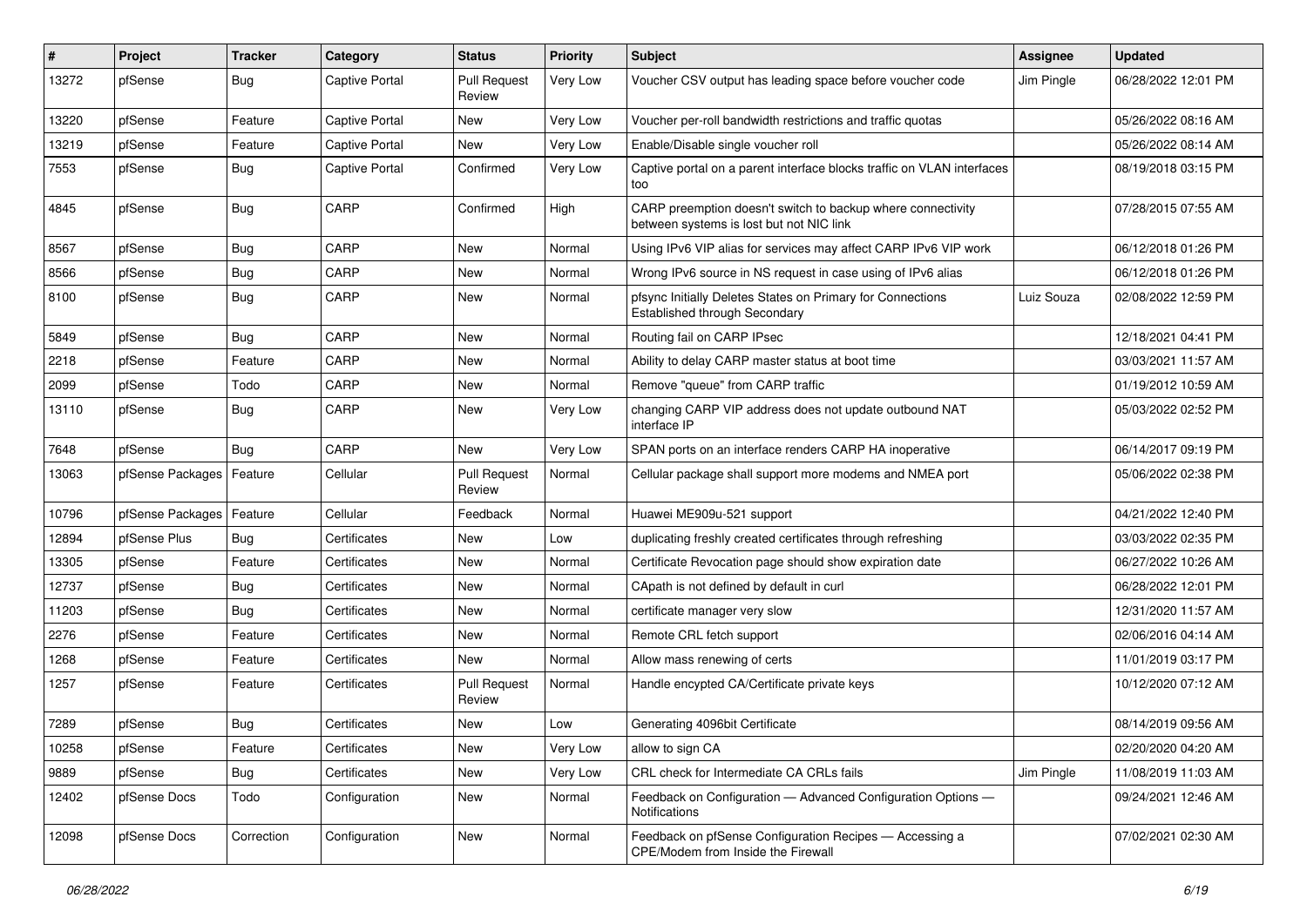| ∦     | Project          | <b>Tracker</b> | Category                 | <b>Status</b>                 | <b>Priority</b> | <b>Subject</b>                                                                                                        | Assignee            | <b>Updated</b>      |
|-------|------------------|----------------|--------------------------|-------------------------------|-----------------|-----------------------------------------------------------------------------------------------------------------------|---------------------|---------------------|
| 13291 | pfSense Docs     | Todo           | Configuration            | New                           | Low             | Notification documentation                                                                                            |                     | 06/21/2022 10:22 AM |
| 13288 | pfSense          | Bug            | Configuration<br>Backend | <b>New</b>                    | Normal          | Encode FreeRADIUS Custom Options                                                                                      |                     | 06/20/2022 10:36 AM |
| 13287 | pfSense          | Feature        | Configuration<br>Backend | <b>New</b>                    | Normal          | Encode OpenVPN Custom Options                                                                                         |                     | 06/20/2022 10:33 AM |
| 12483 | pfSense          | Bug            | Configuration<br>Backend | <b>New</b>                    | Normal          | GUI creates inconsistent config.xml                                                                                   |                     | 10/23/2021 06:48 AM |
| 10833 | pfSense          | Bug            | Configuration<br>Backend | <b>New</b>                    | Normal          | unbound exits on configuration error when link status flaps on LAN<br>interface                                       |                     | 08/13/2020 11:53 PM |
| 6398  | pfSense          | <b>Bug</b>     | Configuration<br>Backend | <b>New</b>                    | Normal          | If config cannot be loaded due to corruption or bug, it isn't handled<br>gracefully (just stops)                      |                     | 08/13/2019 01:23 PM |
| 5902  | pfSense          | Todo           | Configuration<br>Backend | <b>New</b>                    | Normal          | Use a common place for default values                                                                                 |                     | 08/13/2019 12:53 PM |
| 3895  | pfSense          | Feature        | Configuration<br>Backend | <b>New</b>                    | Normal          | Timeout for "Apply change"                                                                                            |                     | 01/25/2021 08:07 AM |
| 13268 | pfSense          | Todo           | Console Menu             | Ready To Test                 | Normal          | columns don't align nicely in console with medium-long interface<br>names                                             |                     | 06/12/2022 10:32 PM |
| 13249 | pfSense          | <b>Bug</b>     | Console Menu             | <b>New</b>                    | Normal          | Running playback comands multiple times results in PHP error                                                          |                     | 06/06/2022 07:02 AM |
| 7747  | pfSense          | Feature        | Console Menu             | <b>New</b>                    | Normal          | Minor UI Tweak: Make hitting enter on the console (esp via SSH)<br>should not log you out, but simply redraw the menu |                     | 08/01/2017 04:03 PM |
| 6469  | pfSense          | Feature        | Console Menu             | New                           | Normal          | Improve help + self documentation in console PHP shell                                                                |                     | 08/13/2019 01:23 PM |
| 2693  | pfSense          | Feature        | Console Menu             | New                           | Normal          | Allow mapping mapping non-physical interfaces via console                                                             | Mathieu Simon       | 11/27/2012 03:00 PM |
| 13258 | pfSense          | Bug            | Console Menu             | <b>Pull Request</b><br>Review | Low             | secret menu option 100                                                                                                | Jim Pingle          | 06/28/2022 12:01 PM |
| 11970 | pfSense Packages | <b>Bug</b>     | Coreboot                 | New                           | Normal          | Netgate Firmware Upgrade Doesn't Work on XG-2758                                                                      |                     | 04/21/2022 12:39 PM |
| 13309 | pfSense Packages | <b>Bug</b>     | Cron                     | Feedback                      | Normal          | Cron validation prevents special strings such as @reboot                                                              | Jim Pingle          | 06/28/2022 08:22 AM |
| 13074 | pfSense Plus     | <b>Bug</b>     | Cryptographic<br>Modules | New                           | Normal          | AES-GCM with SafeXcel on Netgate 2100 causes MBUF overload                                                            |                     | 06/12/2022 11:14 AM |
| 12658 | pfSense Packages | Feature        | darkstat                 | <b>New</b>                    | Normal          | Adding prometheus metrics to darkstat                                                                                 |                     | 05/27/2022 09:44 PM |
| 13165 | pfSense          | Feature        | Dashboard                | <b>Pull Request</b><br>Review | Normal          | Feat: live update for Services dashboard widget                                                                       |                     | 05/15/2022 01:48 AM |
| 12673 | pfSense          | <b>Bug</b>     | Dashboard                | <b>Pull Request</b><br>Review | Normal          | Firewall Logs Widget fails to update at intervals below 5 seconds.                                                    | <b>Viktor Gurov</b> | 06/28/2022 12:01 PM |
| 11759 | pfSense          | <b>Bug</b>     | Dashboard                | <b>New</b>                    | Normal          | Traffic graphs on dashboard double upload on pppoe links                                                              |                     | 12/30/2021 04:00 AM |
| 10401 | pfSense          | Feature        | Dashboard                | New                           | Normal          | Request: ability to sort/separate stopped/running Service(s) on<br>Dashboard -> Services Status widget                |                     | 03/31/2020 04:48 PM |
| 9677  | pfSense          | Bug            | Dashboard                | New                           | Normal          | Dashboard hangs when widget needs data from a remote host which<br>is down                                            |                     | 08/13/2019 09:15 AM |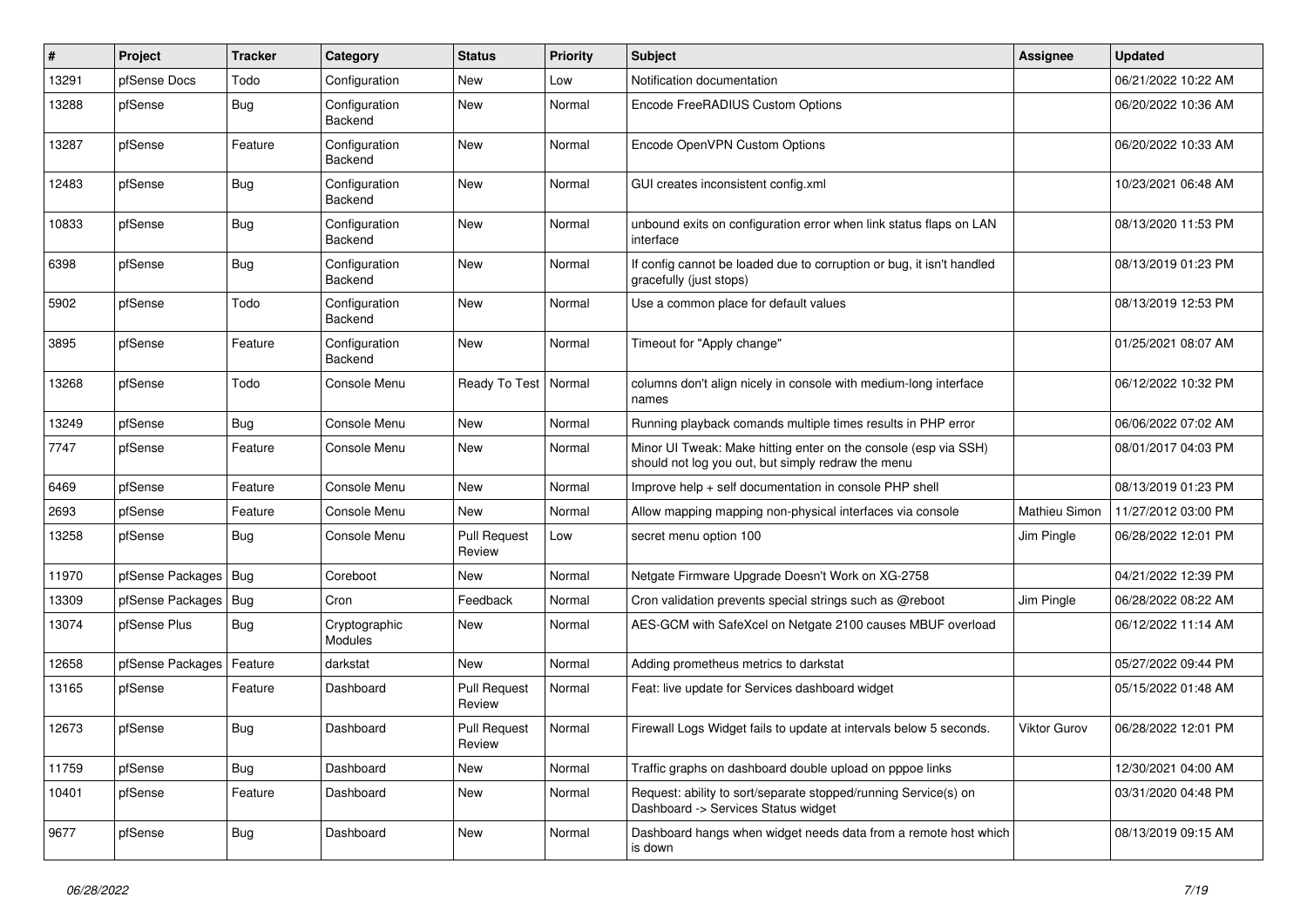| $\vert$ # | Project      | <b>Tracker</b> | Category        | <b>Status</b> | Priority | Subject                                                                                          | <b>Assignee</b>      | <b>Updated</b>      |
|-----------|--------------|----------------|-----------------|---------------|----------|--------------------------------------------------------------------------------------------------|----------------------|---------------------|
| 7974      | pfSense      | Feature        | Dashboard       | New           | Normal   | ZFS RAID Monitor Not available                                                                   |                      | 08/20/2019 01:34 PM |
| 7182      | pfSense      | Feature        | Dashboard       | New           | Normal   | Break up System Widget on the Dashboard                                                          |                      | 08/21/2019 08:59 AM |
| 7113      | pfSense      | <b>Bug</b>     | Dashboard       | New           | Normal   | Interface name in Traffic Graphs                                                                 |                      | 12/31/2021 05:40 PM |
| 4646      | pfSense      | Feature        | Dashboard       | New           | Normal   | Recover valuable vertical screen real estate in dashboard                                        |                      | 04/20/2015 07:46 PM |
| 2479      | pfSense      | Feature        | Dashboard       | New           | Normal   | Allow reordering of the traffic graphs on the dashboard                                          |                      | 06/08/2012 04:13 PM |
| 13168     | pfSense      | Feature        | Dashboard       | New           | Low      | Multiple Dashboard views for a single user                                                       |                      | 05/16/2022 07:53 AM |
| 10395     | pfSense      | Feature        | Dashboard       | New           | Low      | Add Dashboard System Information support for more PC Engines<br>APU boards                       |                      | 02/17/2022 01:02 AM |
| 10280     | pfSense      | Feature        | Dashboard       | New           | Low      | <b>DHCP Leases widget</b>                                                                        |                      | 11/07/2020 09:18 PM |
| 9353      | pfSense      | <b>Bug</b>     | Dashboard       | <b>New</b>    | Low      | PHPSession errors from limited access to dashboard and widgets                                   |                      | 10/06/2020 09:31 AM |
| 8458      | pfSense      | Feature        | Dashboard       | New           | Low      | Allow reordering of interface widget                                                             |                      | 08/14/2019 10:52 AM |
| 7788      | pfSense      | <b>Bug</b>     | Dashboard       | New           | Low      | Irregular updating of widgets like cpu/uptime on system widget.                                  |                      | 08/21/2019 09:03 AM |
| 7387      | pfSense      | Bug            | Dashboard       | New           | Low      | New Traffic Graph in dashboard resets inverted view to normal view                               | <b>Jared Dillard</b> | 12/11/2021 08:14 PM |
| 6390      | pfSense      | Todo           | Dashboard       | New           | Low      | Autoscale from Traffic Graph not correct size (big graphs)                                       |                      | 05/23/2016 01:38 PM |
| 5567      | pfSense      | Feature        | Dashboard       | New           | Low      | CARP status widget does not update in real time                                                  |                      | 08/20/2019 03:33 PM |
| 3411      | pfSense      | <b>Bug</b>     | Dashboard       | New           | Low      | Interfaces and statistics dashboard widgets very slow with large<br>numbers of interfaces        |                      | 01/24/2014 02:09 AM |
| 8157      | pfSense      | <b>Bug</b>     | Dashboard       | New           | Very Low | Traffic Graph clutter from time to time                                                          |                      | 12/03/2017 06:40 AM |
| 7934      | pfSense      | Feature        | Dashboard       | New           | Very Low | format support phone# for international use                                                      |                      | 10/12/2017 04:38 PM |
| 7857      | pfSense      | <b>Bug</b>     | Dashboard       | New           | Very Low | Interfaces Widget U/I fails to wrap IPV6 addresses when the string is<br>too wide for the widget |                      | 08/13/2019 09:15 AM |
| 7244      | pfSense      | Feature        | Developer Tools | New           | Normal   | Publish pfsense as a Vagrant Basebox                                                             |                      | 01/29/2019 04:09 AM |
| 1219      | pfSense      | Feature        | Developer Tools | New           | Low      | Ship DTRACE enabled kernels in the images                                                        |                      | 07/26/2017 03:14 AM |
| 11471     | pfSense Docs | Todo           | Development     | New           | Low      | Feedback on Development - Developing Packages                                                    | Jim Pingle           | 02/19/2021 02:52 PM |
| 11071     | pfSense Docs | New Content    | <b>DHCP</b>     | New           | Normal   | Feedback on Services - IPv6 Router Advertisements                                                | Jim Pingle           | 12/08/2020 09:25 AM |
| 8852      | pfSense Docs | Correction     | <b>DHCP</b>     | New           | Normal   | [feedback form] Unclear about "Client Identifier" in a static mapping                            | Jim Pingle           | 09/23/2020 02:30 PM |
| 13273     | pfSense      | <b>Bug</b>     | DHCP (IPv4)     | New           | Normal   | dhclient can use conflicting recorded leases                                                     |                      | 06/14/2022 11:07 AM |
| 13256     | pfSense      | Feature        | DHCP (IPv4)     | New           | Normal   | Better handling of duplicate IPs in static DHCP assignments                                      |                      | 06/11/2022 04:51 PM |
| 13217     | pfSense      | Bug            | DHCP (IPv4)     | New           | Normal   | dhclient using default pid file location which does not exist                                    | Viktor Gurov         | 05/26/2022 08:09 AM |
| 12959     | pfSense      | <b>Bug</b>     | DHCP (IPv4)     | Feedback      | Normal   | dhcplease process wrongly update host file if client-hostname is<br>empty                        |                      | 03/28/2022 10:26 AM |
| 12922     | pfSense      | Bug            | DHCP (IPv4)     | New           | Normal   | Classless static routes received on DHCP WAN can override chosen<br>default gateway              |                      | 03/28/2022 10:08 AM |
| 11927     | pfSense      | Feature        | DHCP (IPv4)     | Feedback      | Normal   | Allow DHCP not to serve a gateway - small fix                                                    |                      | 01/03/2022 04:17 PM |
| 10345     | pfSense      | Feature        | DHCP (IPv4)     | New           | Normal   | DHCP lease distinction between online and offline                                                |                      | 03/16/2020 07:56 AM |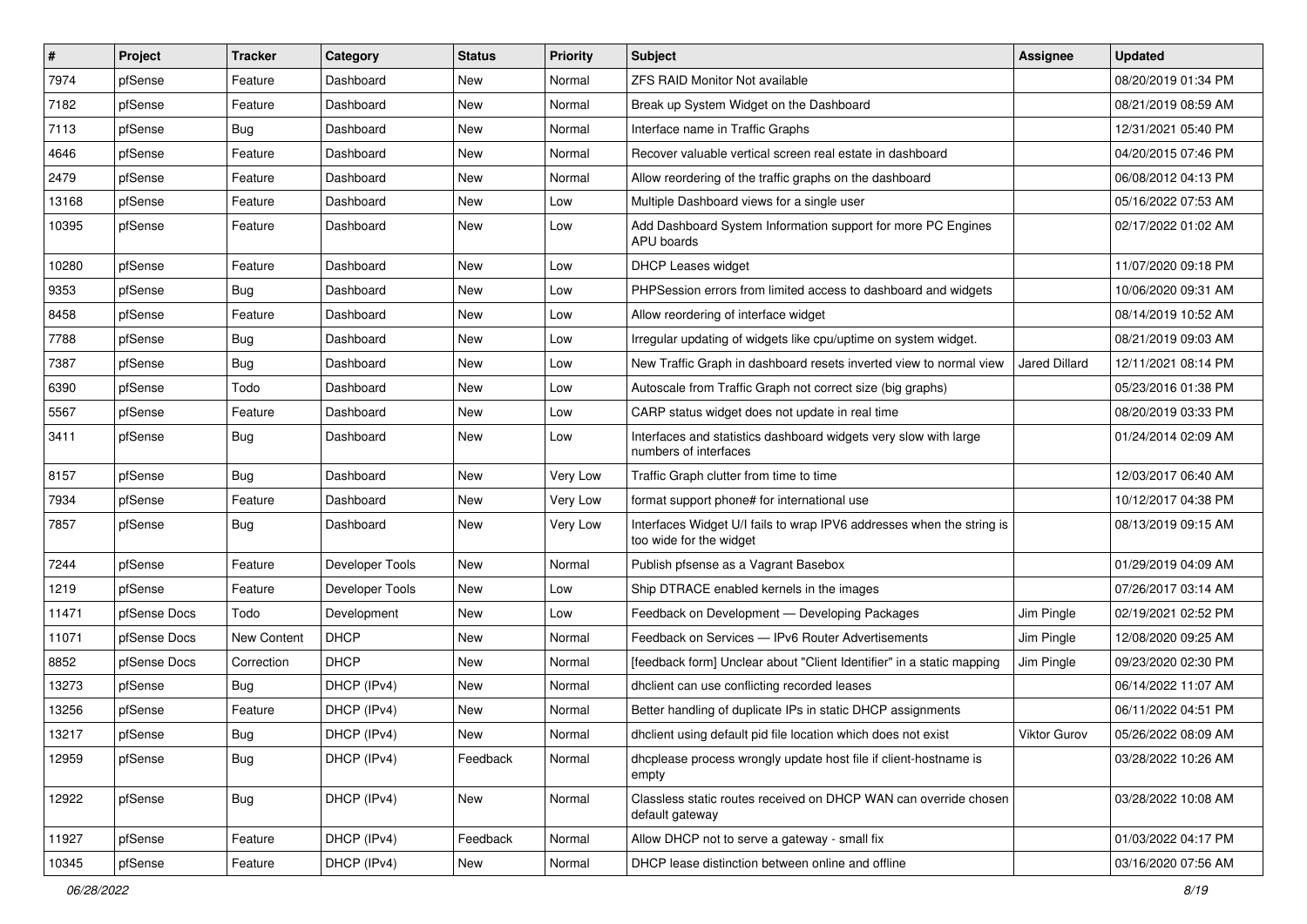| #     | Project | <b>Tracker</b> | Category    | <b>Status</b> | <b>Priority</b> | <b>Subject</b>                                                                                                                     | Assignee       | <b>Updated</b>      |
|-------|---------|----------------|-------------|---------------|-----------------|------------------------------------------------------------------------------------------------------------------------------------|----------------|---------------------|
| 9732  | pfSense | Feature        | DHCP (IPv4) | <b>New</b>    | Normal          | System UTC time offset in DHCP Option 2                                                                                            |                | 09/06/2019 08:39 PM |
| 9343  | pfSense | Bug            | DHCP (IPv4) | New           | Normal          | diag arp.php times out with large DHCPD leases table                                                                               |                | 08/14/2019 01:19 PM |
| 9130  | pfSense | Feature        | DHCP (IPv4) | <b>New</b>    | Normal          | Request ID [#INC-16195]: DHCP - PXE Boot                                                                                           |                | 09/10/2020 01:39 PM |
| 8614  | pfSense | <b>Bug</b>     | DHCP (IPv4) | New           | Normal          | Cannot remove Additional BOOTP/DHCP Options                                                                                        |                | 08/21/2019 09:15 AM |
| 8330  | pfSense | Feature        | DHCP (IPv4) | <b>New</b>    | Normal          | add options for ddns-local-address statements                                                                                      |                | 04/27/2021 12:31 PM |
| 8179  | pfSense | Bug            | DHCP (IPv4) | Feedback      | Normal          | Incorrect reverse DNS zone in DHCP server config for<br>non-octet-aligned subnet mask                                              | Renato Botelho | 02/09/2022 11:17 PM |
| 7405  | pfSense | Feature        | DHCP (IPv4) | <b>New</b>    | Normal          | Ability to add dhcp host reservations from "Diagnostics -> ARP table"                                                              |                | 10/12/2020 08:22 AM |
| 7172  | pfSense | Bug            | DHCP (IPv4) | New           | Normal          | Sorting by hostname in Services > DHCP Server > LAN should be<br>"natural" (alphanumeric friendly)                                 |                | 08/20/2019 03:47 PM |
| 6960  | pfSense | Feature        | DHCP (IPv4) | <b>New</b>    | Normal          | Consider replacing ISC DHCP server with KEA DHCP                                                                                   |                | 09/24/2020 01:59 PM |
| 6615  | pfSense | Feature        | DHCP (IPv4) | <b>New</b>    | Normal          | new DHCP server option                                                                                                             |                | 08/13/2019 01:39 PM |
| 6362  | pfSense | <b>Bug</b>     | DHCP (IPv4) | Confirmed     | Normal          | DHCP Client ID not used                                                                                                            |                | 07/09/2021 06:30 AM |
| 5080  | pfSense | Feature        | DHCP (IPv4) | New           | Normal          | Settings tab under Services>DHCP Server                                                                                            |                | 08/13/2019 12:53 PM |
| 4899  | pfSense | Feature        | DHCP (IPv4) | New           | Normal          | Additional BOOTP/DHCP Options should allow a force option                                                                          |                | 01/02/2018 02:24 PM |
| 4061  | pfSense | <b>Bug</b>     | DHCP (IPv4) | Confirmed     | Normal          | dhcpd doesn't send client-hostname to peer, breaking DHCP lease<br>registrations w/HA                                              |                | 02/24/2017 08:58 PM |
| 3771  | pfSense | Bug            | DHCP (IPv4) | <b>New</b>    | Normal          | Webinterface and dhcpdcrashes with 500+ static leases                                                                              |                | 08/21/2019 09:26 AM |
| 3534  | pfSense | Feature        | DHCP (IPv4) | New           | Normal          | DDNS using arbitrary zone primary                                                                                                  |                | 07/08/2014 11:40 AM |
| 3404  | pfSense | Bug            | DHCP (IPv4) | New           | Normal          | DHCP Server Fails to Start on Interfaces that are Slow to Come<br><b>Online During Boot</b>                                        |                | 02/11/2014 05:09 PM |
| 2983  | pfSense | Feature        | DHCP (IPv4) | New           | Normal          | DHCPD: Add vendor-class-identifier and MAC-OIDs                                                                                    |                | 05/29/2020 09:24 PM |
| 2774  | pfSense | Feature        | DHCP (IPv4) | New           | Normal          | Extend DHCP Pools code to allow using different subnets                                                                            |                | 08/19/2019 10:27 AM |
| 13263 | pfSense | Bug            | DHCP (IPv4) | <b>New</b>    | Low             | Deleting a static DHCP entry when the related IP is not in the arp<br>table spams the log                                          |                | 06/10/2022 11:18 AM |
| 12070 | pfSense | Bug            | DHCP (IPv4) | <b>New</b>    | Low             | <b>VLAN0 for WAN DHCP</b>                                                                                                          |                | 12/23/2021 04:31 PM |
| 11004 | pfSense | Feature        | DHCP (IPv4) | New           | Low             | DHCP reservations with no IP address show entries in DHCP leases                                                                   |                | 10/26/2020 07:22 AM |
| 7441  | pfSense | Feature        | DHCP (IPv4) | New           | Low             | Display start/end times for Static Mapping leases on DHCP<br>Leases/DHCPv6 Leases                                                  |                | 08/21/2019 10:48 AM |
| 4451  | pfSense | Bug            | DHCP (IPv4) | New           | Low             | Status DHCP Leases shows double entries for static entries without<br>IP address                                                   | Phillip Davis  | 05/21/2022 04:55 PM |
| 2323  | pfSense | Feature        | DHCP (IPv4) | New           | Low             | GUI doesn't allow to configure DHCP server to serve IP addresses<br>belonging to subnets wich are not associated with an interface |                | 08/19/2019 10:27 AM |
| 13250 | pfSense | Todo           | DHCP (IPv4) | New           | Very Low        | Clean up DHCP Server option language                                                                                               | Jim Pingle     | 06/28/2022 12:01 PM |
| 12067 | pfSense | <b>Bug</b>     | DHCP (IPv4) | New           | Very Low        | <b>DHCP Monitoring Statistics Error</b>                                                                                            |                | 06/21/2021 08:39 AM |
| 10802 | pfSense | Feature        | DHCP (IPv4) | New           | Very Low        | Seperator for DHCP Static Mapped leases                                                                                            |                | 07/31/2020 10:30 AM |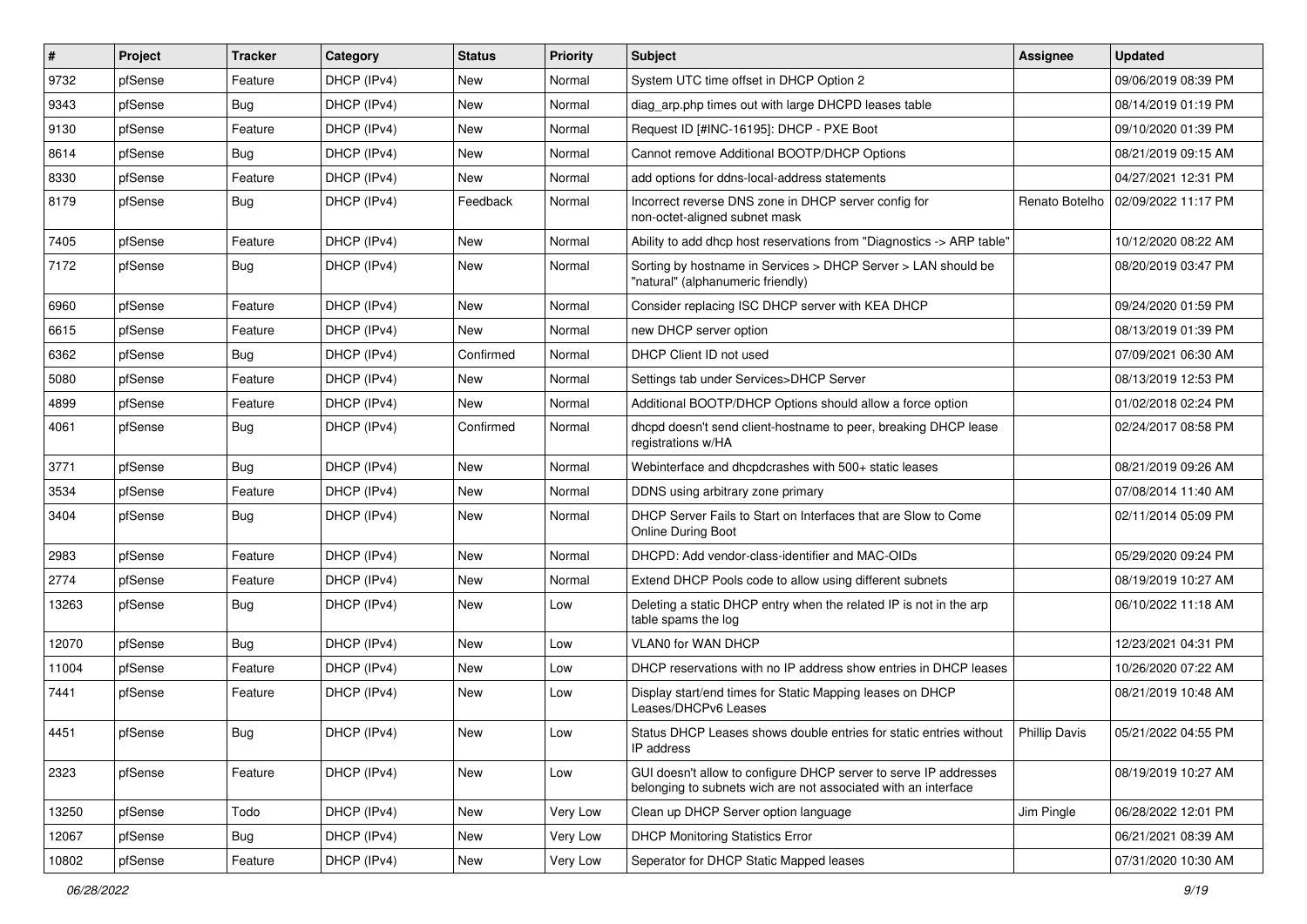| #     | Project | <b>Tracker</b> | Category          | <b>Status</b>                 | <b>Priority</b> | Subject                                                                                         | <b>Assignee</b>    | <b>Updated</b>      |
|-------|---------|----------------|-------------------|-------------------------------|-----------------|-------------------------------------------------------------------------------------------------|--------------------|---------------------|
| 10250 | pfSense | Feature        | DHCP (IPv4)       | New                           | Very Low        | DHCP lease view by interface                                                                    |                    | 02/11/2020 07:47 AM |
| 8879  | pfSense | Feature        | DHCP (IPv4)       | New                           | Very Low        | DHCP options ADD force options                                                                  |                    | 09/07/2018 09:14 AM |
| 6544  | pfSense | Feature        | DHCP (IPv4)       | New                           | Very Low        | RFC 3046 DHCP Option 82 support (and RFC 3315/4649/4580 for<br>IPv6                             |                    | 07/13/2020 02:14 AM |
| 9136  | pfSense | <b>Bug</b>     | DHCP (IPv6)       | <b>New</b>                    | High            | IPv6 Tracking Interfaces Lose IPv6 Address in Certain Cases                                     |                    | 04/21/2022 12:39 PM |
| 13296 | pfSense | Feature        | DHCP (IPv6)       | New                           | Normal          | Add support for DHCP6 OPTION_PD_EXCLUDE (RFC 6603)                                              |                    | 06/24/2022 10:10 PM |
| 13253 | pfSense | Bug            | DHCP (IPv6)       | New                           | Normal          | 'dhcp6c' is not restarted when applying settings when multiple<br>WANs are configured for DHCP6 |                    | 06/28/2022 12:01 PM |
| 13248 | pfSense | Regression     | DHCP (IPv6)       | New                           | Normal          | IPv6 Router Advertisements runs when config.xml does not contain<br>an entry for the interface  |                    | 06/05/2022 07:44 PM |
| 13237 | pfSense | Bug            | DHCP (IPv6)       | New                           | Normal          | dhcp6c script cannot be executed safely                                                         |                    | 06/01/2022 11:20 AM |
| 12947 | pfSense | <b>Bug</b>     | DHCP (IPv6)       | <b>Pull Request</b><br>Review | Normal          | DHCP6 client does not take any action if the interface IPv6 address<br>changes during renewal   |                    | 06/28/2022 12:01 PM |
| 12823 | pfSense | Bug            | DHCP (IPv6)       | New                           | Normal          | Multiple DHCP6 WAN connections PPPoE interface 'defached'<br>status                             |                    | 02/18/2022 05:39 AM |
| 12581 | pfSense | Regression     | DHCP (IPv6)       | <b>New</b>                    | Normal          | CARP IPv6 assigned address does not get advertised to endpoints<br>with RADV                    |                    | 12/16/2021 02:34 PM |
| 10822 | pfSense | Bug            | DHCP (IPv6)       | <b>New</b>                    | Normal          | Deprecated IPv6 prefix won't be announced as deprecated to clients                              |                    | 08/10/2020 09:23 AM |
| 10714 | pfSense | Bug            | DHCP (IPv6)       | New                           | Normal          | radvd only gives out the prefix of the "first" IPv6 address of an<br>interface                  |                    | 10/06/2020 01:03 PM |
| 9536  | pfSense | Feature        | DHCP (IPv6)       | <b>New</b>                    | Normal          | Support dynamic prefix in DHCPv6 Server                                                         |                    | 05/25/2022 04:27 AM |
| 7821  | pfSense | <b>Bug</b>     | DHCP (IPv6)       | New                           | Normal          | GIF does not support broadcast                                                                  |                    | 08/29/2017 10:50 AM |
| 7734  | pfSense | Bug            | DHCP (IPv6)       | New                           | Normal          | Using opton ia pd0 does not renew prefix and prefix get dropped                                 |                    | 07/31/2017 03:46 AM |
| 7138  | pfSense | <b>Bug</b>     | DHCP (IPv6)       | Assigned                      | Normal          | Pfsense wide dhcpv6 client doesn't recognise ifid statement                                     |                    | 04/21/2022 12:39 PM |
| 6691  | pfSense | <b>Bug</b>     | DHCP (IPv6)       | New                           | Normal          | dhcp6c quits after only two tries if no response was received                                   |                    | 12/07/2020 04:25 PM |
| 6283  | pfSense | Feature        | DHCP (IPv6)       | New                           | Normal          | Register DHCPv6 leases with DNS resolver                                                        |                    | 08/21/2019 10:48 AM |
| 6051  | pfSense | Bug            | DHCP (IPv6)       | New                           | Normal          | DHCPv6 Client Failure for additional WAN Address causes<br>2-seconds-service-restart-loop       |                    | 12/03/2020 01:08 AM |
| 5950  | pfSense | Feature        | DHCP (IPv6)       | <b>New</b>                    | Normal          | DHCPv6 Server support for PD of PD-obtained networks                                            |                    | 03/04/2016 03:04 AM |
| 3185  | pfSense | Feature        | DHCP (IPv6)       | New                           | Normal          | Accommodate a DHCPv6 failover-like mechanism                                                    |                    | 11/24/2017 10:44 AM |
| 6873  | pfSense | Bug            | DHCP (IPv6)       | New                           | LOW             | radvd - Too many addresses in RDNSS section when previously<br>using DHCPv6                     | Dominic<br>McKeown | 06/06/2018 10:45 AM |
| 9575  | pfSense | Feature        | DHCP (IPv6)       | New                           | Very Low        | RFC 7078 - Distributing Address Selection Policy Using DHCPv6                                   |                    | 08/14/2019 02:39 PM |
| 12508 | pfSense | Bug            | <b>DHCP Relay</b> | New                           | Normal          | DHCP Relay over VPN                                                                             |                    | 11/06/2021 11:25 AM |
| 12120 | pfSense | Feature        | <b>DHCP Relay</b> | New                           | Normal          | Permit several sets of destination DHCP servers in DHCP relay                                   |                    | 07/11/2021 05:41 PM |
| 11149 | pfSense | Bug            | <b>DHCP Relay</b> | New                           | Normal          | DHCP relay won't start with DHCP server behind gateway                                          |                    | 03/22/2021 05:13 AM |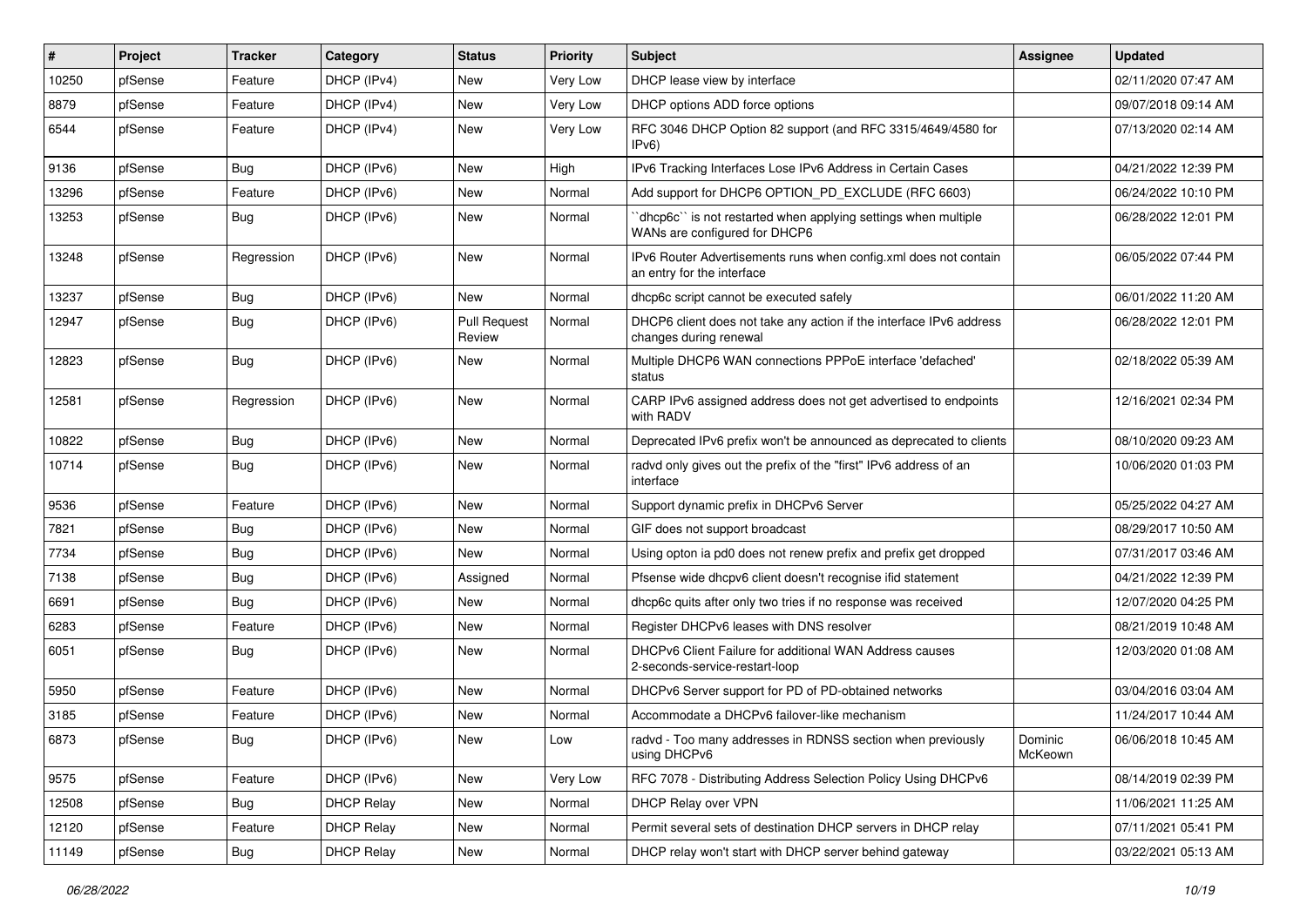| $\vert$ # | Project      | <b>Tracker</b> | Category             | <b>Status</b>                 | <b>Priority</b> | <b>Subject</b>                                                                                     | Assignee   | <b>Updated</b>      |
|-----------|--------------|----------------|----------------------|-------------------------------|-----------------|----------------------------------------------------------------------------------------------------|------------|---------------------|
| 10904     | pfSense      | Feature        | <b>DHCP Relay</b>    | <b>Pull Request</b><br>Review | Normal          | Support vti interfaces in dhcrelay                                                                 | Luiz Souza | 10/12/2020 07:35 AM |
| 10715     | pfSense      | Bug            | <b>DHCP Relay</b>    | <b>New</b>                    | Normal          | DHCPv6 relay always uses the "first" IPv6 address of an interface                                  |            | 06/29/2020 05:01 AM |
| 9680      | pfSense      | Feature        | <b>DHCP Relay</b>    | <b>New</b>                    | Normal          | Seperate DHCP Server and relay per interface                                                       |            | 02/27/2020 10:47 AM |
| 4680      | pfSense      | <b>Bug</b>     | <b>DHCP Relay</b>    | <b>New</b>                    | Normal          | DHCP relay does not work with DHCP server on other end of<br>OpenVPN tunnel                        |            | 05/05/2015 06:55 PM |
| 12791     | pfSense Docs | New Content    | Diagnostics          | <b>New</b>                    | Normal          | Diagnostic Information for Support (pfSense)                                                       |            | 02/13/2022 08:49 PM |
| 11856     | pfSense      | Feature        | Diagnostics          | <b>New</b>                    | Normal          | Replace/add Alias or DNS names for known LAN addresses in the<br>State table                       |            | 04/27/2021 08:01 AM |
| 7590      | pfSense      | Bug            | Diagnostics          | <b>New</b>                    | Normal          | diag edit do not save when nothing to sae (in directory browse view)                               |            | 05/20/2017 05:04 PM |
| 7589      | pfSense      | Bug            | Diagnostics          | <b>New</b>                    | Normal          | diag edit.php old print info box                                                                   |            | 05/20/2017 05:02 PM |
| 5556      | pfSense      | Feature        | Diagnostics          | <b>New</b>                    | Normal          | No error when downloading non-existing file on Diagnostics/Execute                                 |            | 08/20/2019 03:43 PM |
| 4456      | pfSense      | Feature        | Diagnostics          | <b>New</b>                    | Normal          | Packet capture additional filtering options                                                        |            | 08/20/2019 03:30 PM |
| 3796      | pfSense      | <b>Bug</b>     | Diagnostics          | Confirmed                     | Normal          | States summary fails and is very slow with large state tables                                      |            | 12/11/2021 08:03 PM |
| 1656      | pfSense      | Feature        | Diagnostics          | <b>New</b>                    | Normal          | Teach pfctl to kill states by port number                                                          |            | 08/21/2019 09:55 AM |
| 12343     | pfSense      | Feature        | Diagnostics          | <b>New</b>                    | Low             | Real time traffic monitoring                                                                       |            | 09/06/2021 01:26 PM |
| 9718      | pfSense      | Feature        | Diagnostics          | <b>New</b>                    | Low             | Make diag states summary table sortable                                                            |            | 10/06/2020 09:12 AM |
| 7848      | pfSense      | Bug            | Diagnostics          | <b>New</b>                    | Low             | NDP Table Sort by Expiration Error                                                                 |            | 08/26/2019 02:56 PM |
| 7459      | pfSense      | Feature        | Diagnostics          | <b>New</b>                    | Low             | 'Refresh" button for Diagnostics/Tables display                                                    |            | 08/21/2019 09:27 AM |
| 7442      | pfSense      | Feature        | Diagnostics          | <b>New</b>                    | Low             | Suggestions for Diagnostics / ARP Table and Diagnostics / NDP<br>Table                             |            | 08/21/2019 09:27 AM |
| 4914      | pfSense      | Feature        | Diagnostics          | <b>New</b>                    | Low             | <b>Packet Capture Settings</b>                                                                     |            | 08/20/2019 08:51 AM |
| 12757     | pfSense      | <b>Bug</b>     | Diagnostics          | <b>Pull Request</b><br>Review | Very Low        | Clean up /etc/inc/filter.inc use of pfctl -F                                                       |            | 06/28/2022 12:01 PM |
| 6804      | pfSense      | Feature        | Diagnostics          | <b>New</b>                    | Very Low        | Add row counter into Diagnostics -> Edit File                                                      |            | 08/20/2019 03:44 PM |
| 12883     | pfSense Docs | Todo           | <b>DNS</b>           | <b>New</b>                    | Normal          | Feedback on Services - DNS Resolver - Host Overrides                                               |            | 02/28/2022 07:54 PM |
| 12139     | pfSense      | Feature        | <b>DNS Forwarder</b> | <b>New</b>                    | Normal          | Add support in for specifying a DNSMASQ configuration file                                         |            | 07/16/2021 09:45 PM |
| 2410      | pfSense      | Feature        | <b>DNS Forwarder</b> | <b>New</b>                    | Normal          | Support name based aliasing via CNAMEs or some other<br>mechanism.                                 |            | 12/11/2012 09:56 PM |
| 7329      | pfSense      | Bug            | <b>DNS Forwarder</b> | <b>New</b>                    | Low             | <b>DHCP Not Updating DNS</b>                                                                       |            | 01/21/2022 09:16 PM |
| 5413      | pfSense      | Bug            | DNS Resolver         | Confirmed                     | High            | Incorrect Handling of Unbound Resolver [service restarts, cache<br>loss, DNS service interruption] |            | 06/19/2022 11:11 PM |
| 13254     | pfSense      | <b>Bug</b>     | <b>DNS Resolver</b>  | <b>New</b>                    | Normal          | DNS resolver does not update "unbound.conf" file during link down<br>events                        |            | 06/28/2022 12:01 PM |
| 12612     | pfSense      | <b>Bug</b>     | <b>DNS Resolver</b>  | <b>New</b>                    | Normal          | DNS Resolver is restarted during every "rc.newwanip" event                                         |            | 06/28/2022 12:01 PM |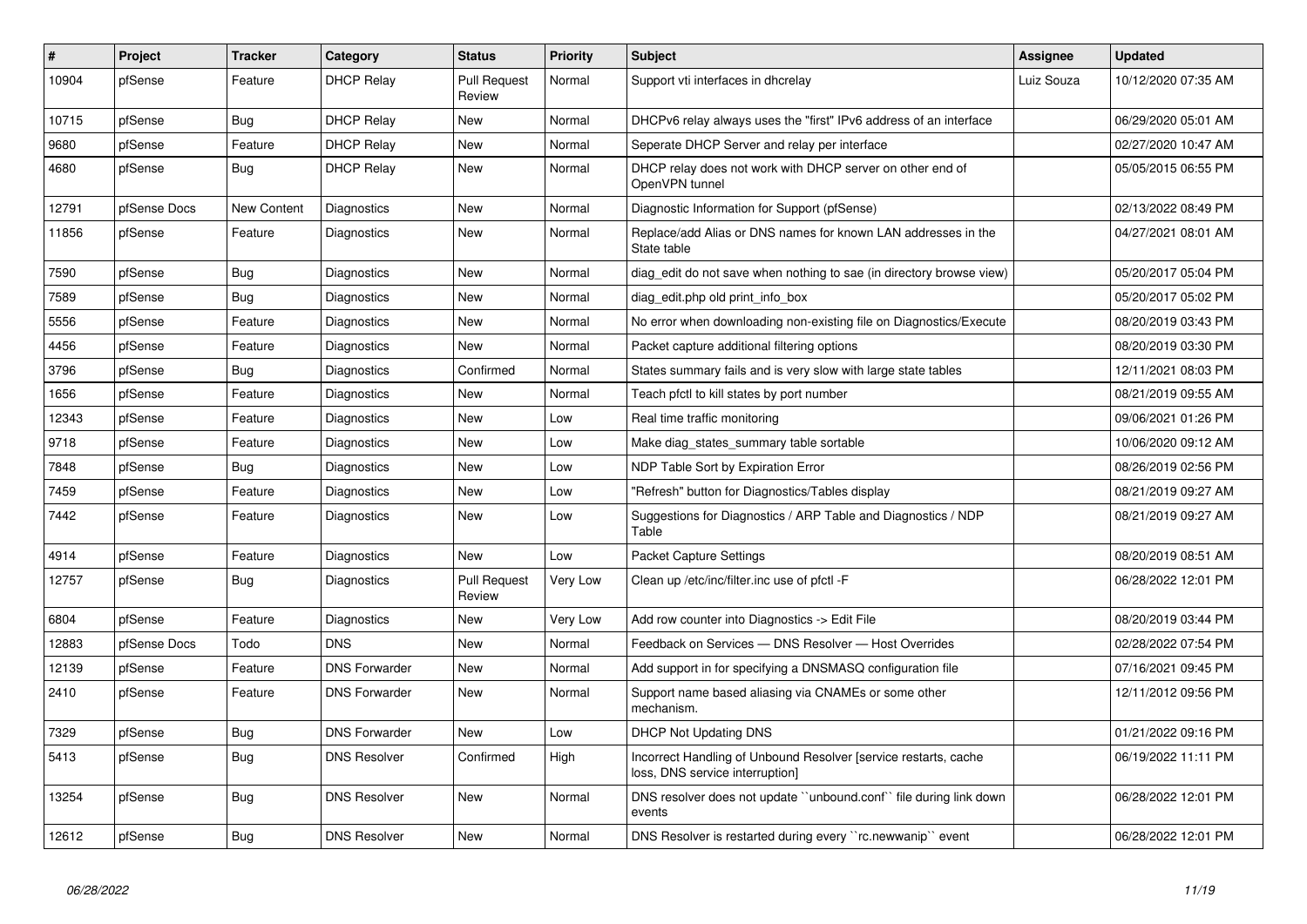| $\vert$ # | Project      | <b>Tracker</b> | Category            | <b>Status</b>                 | <b>Priority</b> | <b>Subject</b>                                                                                                                | Assignee                       | <b>Updated</b>      |
|-----------|--------------|----------------|---------------------|-------------------------------|-----------------|-------------------------------------------------------------------------------------------------------------------------------|--------------------------------|---------------------|
| 10624     | pfSense      | Bug            | <b>DNS Resolver</b> | New                           | Normal          | Unbound configuration memory leak with python module + register<br><b>DHCP</b> leases active                                  |                                | 02/26/2021 10:27 AM |
| 10342     | pfSense      | Bug            | <b>DNS Resolver</b> | New                           | Normal          | Unbound domain overrides stop resolving periodically. They only<br>resume after the service has been restarted.               |                                | 03/13/2020 10:35 AM |
| 10143     | pfSense      | Bug            | <b>DNS Resolver</b> | <b>New</b>                    | Normal          | System hostname DNS entry is assigned to the wrong IP on<br>multi-wan setups                                                  |                                | 12/31/2019 02:33 PM |
| 9654      | pfSense      | Bug            | <b>DNS Resolver</b> | <b>New</b>                    | Normal          | After reboot, the DNS resolver must be restarted before it will<br>advertise the ipv6 DNS address of the router.              |                                | 11/20/2020 03:12 AM |
| 9436      | pfSense      | Feature        | <b>DNS Resolver</b> | <b>New</b>                    | Normal          | Unbound: enable dnstap support                                                                                                |                                | 03/27/2019 07:54 PM |
| 9037      | pfSense      | Bug            | <b>DNS Resolver</b> | New                           | Normal          | Unbound not logging to syslog after reboot                                                                                    |                                | 10/12/2018 05:09 AM |
| 8236      | pfSense      | Feature        | <b>DNS Resolver</b> | New                           | Normal          | Ability to configure "forward-first" and "forward-host" options for more<br>robust domain overrides in DNS Resolver           |                                | 12/26/2017 01:26 AM |
| 7852      | pfSense      | Feature        | <b>DNS Resolver</b> | <b>New</b>                    | Normal          | Add views support to Unbound GUI                                                                                              |                                | 09/11/2017 12:26 PM |
| 7152      | pfSense      | Bug            | <b>DNS Resolver</b> | New                           | Normal          | Unbound / DNS Resolver issue if "Register DHCP static mappings in<br>the DNS Resolver" set before wildcard DNS custom options |                                | 12/18/2021 04:59 PM |
| 7096      | pfSense      | Bug            | <b>DNS Resolver</b> | Feedback                      | Normal          | Unbound fails to start on boot if specific network devices are<br>configured in the "Network Interfaces"                      |                                | 11/22/2021 08:59 AM |
| 6103      | pfSense      | Feature        | <b>DNS Resolver</b> | New                           | Normal          | DNS Resolver Outgoing Interfaces should be able to use Gateway<br>Groups                                                      |                                | 10/21/2019 08:02 AM |
| 4798      | pfSense      | Feature        | <b>DNS Resolver</b> | <b>New</b>                    | Normal          | Make host and domain overrides available to both DNS Resolver<br>and DNS Forwarder                                            |                                | 06/29/2015 02:14 AM |
| 1819      | pfSense      | <b>Bug</b>     | <b>DNS Resolver</b> | New                           | Normal          | DNS Resolver Not Registering DHCP Server Specified Domain<br>Name                                                             | Luiz Souza                     | 04/28/2022 01:53 PM |
| 12551     | pfSense      | Feature        | <b>DNS Resolver</b> | <b>New</b>                    | Low             | Add ability to set DNS resolver search domain list                                                                            |                                | 12/01/2021 11:18 AM |
| 7495      | pfSense      | Feature        | <b>DNS Resolver</b> | New                           | Low             | Ability to set TTL for local for Unbound host overrides and dhcp<br>leases                                                    |                                | 03/06/2018 09:46 AM |
| 6430      | pfSense      | Bug            | <b>DNS Resolver</b> | Confirmed                     | Low             | pfsense should sanity-check hostnames when copying from<br>dhcpd.leases to /etc/hosts                                         |                                | 08/13/2019 01:23 PM |
| 11921     | pfSense      | Feature        | <b>DNS Resolver</b> | <b>New</b>                    | Very Low        | Feature Request: Compile unbound with EDNS Client Subnet (ECS)<br>module (--enable-subnet)                                    |                                | 05/14/2021 07:29 AM |
| 12063     | pfSense Docs | Todo           | Dynamic DNS         | <b>New</b>                    | Normal          | Feedback on Services - Dynamic DNS - Configuring RFC 2136<br>Dynamic DNS updates                                              |                                | 06/18/2021 06:24 PM |
| 13303     | pfSense      | Bug            | Dynamic DNS         | <b>Pull Request</b><br>Review | Normal          | DynDNS - DNSExit no longer working                                                                                            | Koen Zomers                    | 06/28/2022 12:01 PM |
| 13298     | pfSense      | <b>Bug</b>     | <b>Dynamic DNS</b>  | <b>Pull Request</b><br>Review | Normal          | Dynv6 does not check response code when updating                                                                              | <b>Tiago Beling</b><br>d'Avila | 06/28/2022 12:01 PM |
| 13167     | pfSense      | Bug            | Dynamic DNS         | New                           | Normal          | phpDynDNS: DigitalOcean ddns update fails (bad request, invalid<br>character '-' in request_id)                               |                                | 06/16/2022 09:30 PM |
| 12877     | pfSense      | <b>Bug</b>     | Dynamic DNS         | Feedback                      | Normal          | Cloudflare DynDNS fails to update more than two addresses                                                                     |                                | 05/29/2022 06:56 PM |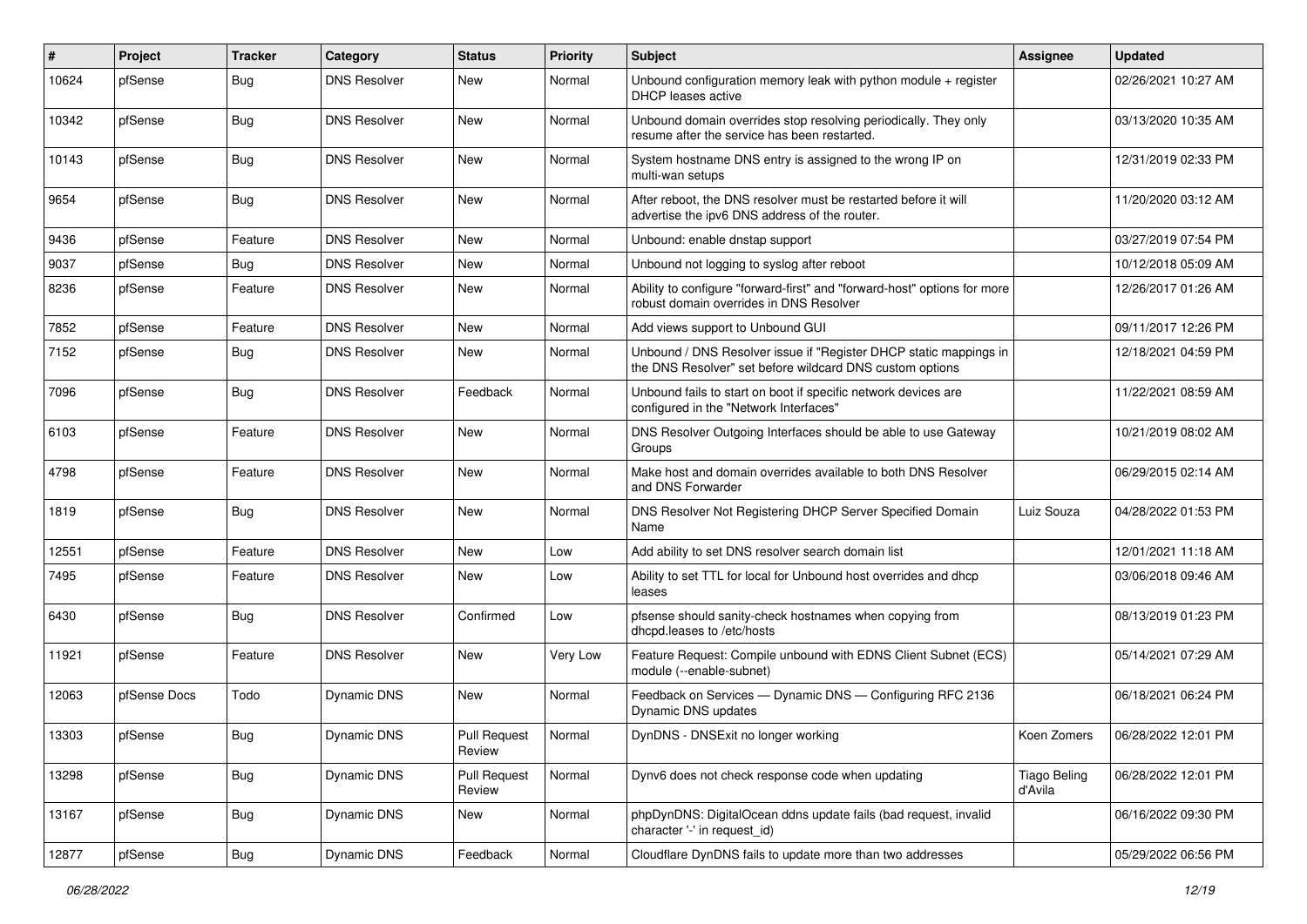| #     | Project                    | <b>Tracker</b> | Category              | <b>Status</b>                 | <b>Priority</b> | Subject                                                                                                 | <b>Assignee</b>     | <b>Updated</b>      |
|-------|----------------------------|----------------|-----------------------|-------------------------------|-----------------|---------------------------------------------------------------------------------------------------------|---------------------|---------------------|
| 12848 | pfSense                    | Feature        | Dynamic DNS           | New                           | Normal          | Evaluation of the DynDNS "Result Match" string                                                          |                     | 02/22/2022 02:01 AM |
| 12602 | pfSense                    | Feature        | Dynamic DNS           | <b>New</b>                    | Normal          | DHCPv6 should allow DDNS Client updates for hosts                                                       |                     | 12/15/2021 11:00 AM |
| 12495 | pfSense                    | Feature        | Dynamic DNS           | <b>Pull Request</b><br>Review | Normal          | DynDNS: add deSEC IPv4&v6 simultaneos update                                                            | <b>Lukas Wiest</b>  | 11/01/2021 08:53 AM |
| 12494 | pfSense                    | Feature        | Dynamic DNS           | <b>Pull Request</b><br>Review | Normal          | DynDNS: make simultaneous update of IP and LegacyIP possible                                            | <b>Lukas Wiest</b>  | 11/01/2021 08:52 AM |
| 11177 | pfSense                    | <b>Bug</b>     | Dynamic DNS           | New                           | Normal          | DDNSv6 not using Check IP Services                                                                      |                     | 12/21/2020 05:02 AM |
| 11147 | pfSense                    | <b>Bug</b>     | Dynamic DNS           | <b>New</b>                    | Normal          | Domeneshop DynDNS IPv4 and IPv6                                                                         |                     | 12/09/2020 11:47 PM |
| 11084 | pfSense                    | Feature        | Dynamic DNS           | New                           | Normal          | Dynamic DNS include option to specify virtual IP addresses                                              |                     | 11/19/2020 01:26 PM |
| 10962 | pfSense                    | Feature        | Dynamic DNS           | <b>New</b>                    | Normal          | Add Cpanel support for Dynamic DNS Clients                                                              |                     | 12/28/2020 01:56 PM |
| 10000 | pfSense                    | Bug            | Dynamic DNS           | New                           | Normal          | Azure Dynamic DNS A and AAAA Records for Apex Zone                                                      |                     | 03/31/2020 09:03 AM |
| 9805  | pfSense                    | <b>Bug</b>     | Dynamic DNS           | New                           | Normal          | dynDNS cloudflare multiple entries                                                                      |                     | 10/02/2019 04:51 PM |
| 9664  | pfSense                    | <b>Bug</b>     | Dynamic DNS           | <b>New</b>                    | Normal          | DynDNS and Dual-wan problem with CloudFlare (works with No-Ip)                                          |                     | 08/03/2019 10:00 AM |
| 9504  | pfSense                    | <b>Bug</b>     | Dynamic DNS           | New                           | Normal          | Multiple Dynamic DNS update notifications for the same interface,<br>not differentiated by the hostname |                     | 05/07/2019 07:46 AM |
| 9063  | pfSense                    | Feature        | Dynamic DNS           | New                           | Normal          | Allow dynamic DNS client entry to specify which Check IP service to<br>use                              |                     | 10/24/2018 11:53 AM |
| 8432  | pfSense                    | Bug            | Dynamic DNS           | <b>New</b>                    | Normal          | Dynamic DNS Client gives an error that it can't find IPv6 address<br>when WAN interface is a LAGG       |                     | 09/17/2020 05:23 AM |
| 8406  | pfSense                    | <b>Bug</b>     | Dynamic DNS           | <b>New</b>                    | Normal          | DDNS IPV6 Cloudflare Client does not detect PPOE address                                                |                     | 03/31/2018 11:56 AM |
| 7418  | pfSense                    | Feature        | Dynamic DNS           | <b>New</b>                    | Normal          | Dynamic dns should be sorted interface name                                                             |                     | 08/21/2019 08:58 AM |
| 7292  | pfSense                    | Feature        | Dynamic DNS           | New                           | Normal          | DynamicDNS configuration does not sync to HA secondary                                                  |                     | 02/21/2017 04:56 PM |
| 8500  | pfSense                    | Bug            | Dynamic DNS           | New                           | Low             | Incorrect categorization of status/info messages from phpDynDNS                                         |                     | 08/16/2019 12:50 PM |
| 7718  | pfSense                    | Feature        | Dynamic DNS           | New                           | Very Low        | Hostname for Custom DynDNS Updater.                                                                     |                     | 07/24/2017 10:05 AM |
| 11235 | pfSense Packages   Bug     |                | Filer                 | New                           | Normal          | Filer run script when "state" unchanged                                                                 |                     | 01/08/2021 07:24 AM |
| 11180 | pfSense Packages   Bug     |                | Filer                 | Feedback                      | Normal          | Filer run action for files on sync that wan't been modified                                             | <b>Viktor Gurov</b> | 01/08/2021 07:27 AM |
| 11178 | pfSense Packages   Feature |                | Filer                 | New                           | Normal          | Filer do not ask what to do with previous filename                                                      |                     | 12/31/2020 02:45 AM |
| 10426 | pfSense Packages   Bug     |                | Filer                 | Feedback                      | Normal          | Filer must validate that File name is uniq                                                              |                     | 04/20/2022 11:02 AM |
| 13067 | pfSense                    | <b>Bug</b>     | FilterDNS             | <b>New</b>                    | Normal          | filterdns resolve interval is twice the intended value                                                  |                     | 04/17/2022 07:45 PM |
| 13020 | pfSense Docs               | Todo           | <b>Firewall Rules</b> | New                           | Normal          | easyrule command documentation should document permissible<br>wildcards                                 | Jim Pingle          | 04/04/2022 08:01 AM |
| 12770 | pfSense Docs               | Todo           | <b>Firewall Rules</b> | <b>Pull Request</b><br>Review | Normal          | Feedback on Firewall - Configuring firewall rules                                                       |                     | 06/27/2022 07:42 AM |
| 12268 | pfSense Docs               | Todo           | <b>Firewall Rules</b> | New                           | Normal          | Feedback on Firewall - Aliases                                                                          |                     | 08/17/2021 12:55 AM |
| 9685  | pfSense Docs               | Correction     | <b>Firewall Rules</b> | New                           | Normal          | Feedback on Firewall - Floating Rules                                                                   | Jim Pingle          | 09/23/2020 02:57 PM |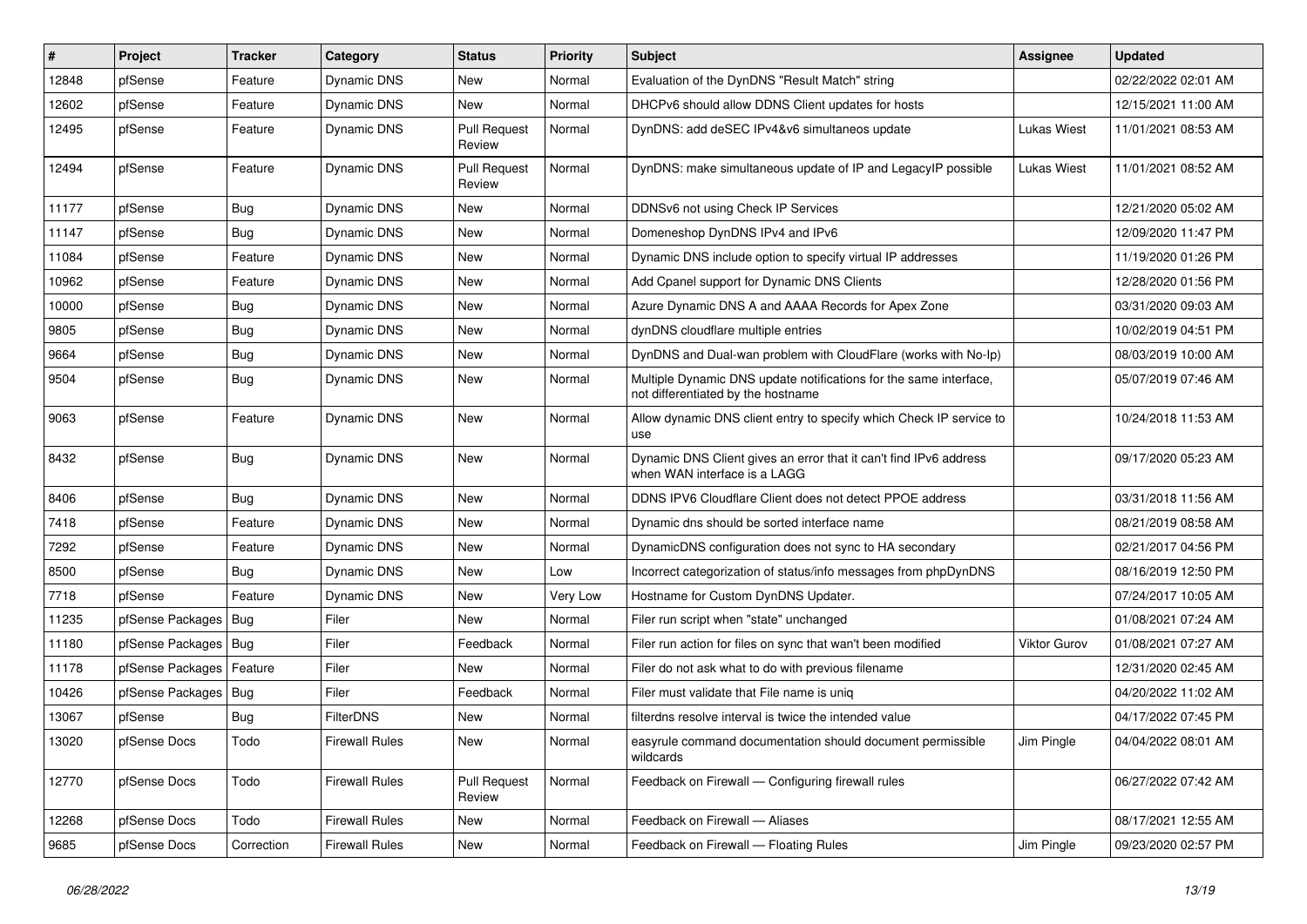| $\vert$ # | Project                    | <b>Tracker</b> | Category   | <b>Status</b> | <b>Priority</b> | Subject                                                                                                                                                                 | <b>Assignee</b>     | <b>Updated</b>      |
|-----------|----------------------------|----------------|------------|---------------|-----------------|-------------------------------------------------------------------------------------------------------------------------------------------------------------------------|---------------------|---------------------|
| 12740     | pfSense                    | <b>Bug</b>     | FreeBSD    | Incomplete    | Normal          | panic: esp input cb: Unexpected address family                                                                                                                          |                     | 01/27/2022 01:19 PM |
| 11184     | pfSense                    | <b>Bug</b>     | FreeBSD    | New           | Normal          | PF: State policy cannot be configurable                                                                                                                                 |                     | 02/09/2021 02:43 AM |
| 11352     | pfSense                    | Bug            | FreeBSD    | New           | Low             | CTF types > 2^15 in the pfSense kernel config results in DTrace<br>failing                                                                                              | Scott Long          | 03/17/2021 02:52 AM |
| 11534     | pfSense Packages           | Regression     | FreeRADIUS | New           | High            | FreeRADIUS EAP anonymous connection forbidden out-of-tunnel                                                                                                             |                     | 07/14/2021 02:32 AM |
| 8513      | pfSense Packages           | Bug            | FreeRADIUS | New           | High            | Freeradius 3.x Idap problem                                                                                                                                             |                     | 02/18/2019 05:22 PM |
| 13284     | pfSense Packages   Feature |                | FreeRADIUS | New           | Normal          | Option to define "Issuer" in OPT configuration.                                                                                                                         | Jakob<br>Nordgarden | 06/19/2022 12:10 PM |
| 12982     | pfSense Packages           | Bug            | FreeRADIUS | New           | Normal          | FreeRadius RadReply table entries missing from pf                                                                                                                       |                     | 06/19/2022 05:38 PM |
| 12742     | pfSense Packages   Bug     |                | FreeRADIUS | Feedback      | Normal          | freeRADIUS virtual-server-default: modules dailycounter,<br>monthlycounter, noresetcounter, expire_on_login in authorize<br>section prevent virtual server from loading |                     | 03/01/2022 12:45 PM |
| 12286     | pfSense Packages           | Bug            | FreeRADIUS | <b>New</b>    | Normal          | Add support for ntlm auth in LDAP                                                                                                                                       |                     | 08/20/2021 08:27 AM |
| 12126     | pfSense Packages           | Bug            | FreeRADIUS | <b>New</b>    | Normal          | freeradius3 0.15.7 31                                                                                                                                                   |                     | 10/11/2021 08:21 AM |
| 11980     | pfSense Packages   Bug     |                | FreeRADIUS | Feedback      | Normal          | EAP does not work with SQL backend                                                                                                                                      |                     | 07/21/2021 07:24 AM |
| 11802     | pfSense Packages           | Bug            | FreeRADIUS | <b>New</b>    | Normal          | FreeRADIUS sync                                                                                                                                                         |                     | 05/10/2021 04:18 AM |
| 11746     | pfSense Packages           | Bug            | FreeRADIUS | Feedback      | Normal          | Second LDAP server configuration misses the ipaNThash control<br>attribute                                                                                              | <b>Viktor Gurov</b> | 07/14/2021 01:44 PM |
| 11388     | pfSense Packages           | <b>Bug</b>     | FreeRADIUS | Feedback      | Normal          | Captive Portal authentication error with MySQL backend                                                                                                                  | <b>Viktor Gurov</b> | 02/10/2021 08:54 AM |
| 11331     | pfSense Packages   Bug     |                | FreeRADIUS | Feedback      | Normal          | FreeRADIUS latest package upgrade broke Plain Mac<br>Authentication                                                                                                     | Viktor Gurov        | 01/30/2021 10:08 AM |
| 11138     | pfSense Packages           | Feature        | FreeRADIUS | <b>New</b>    | Normal          | new WebGUI checkboxes needed                                                                                                                                            |                     | 12/07/2020 08:28 AM |
| 11054     | pfSense Packages   Bug     |                | FreeRADIUS | Assigned      | Normal          | Check Client Certificate CN not working as described                                                                                                                    | <b>Viktor Gurov</b> | 12/14/2021 07:22 AM |
| 10908     | pfSense Packages           | Feature        | FreeRADIUS | Feedback      | Normal          | FreeRADIUS server certificate not using full CA chain                                                                                                                   | <b>Viktor Gurov</b> | 04/22/2022 02:19 AM |
| 10871     | pfSense Packages           | Feature        | FreeRADIUS | Feedback      | Normal          | Extra time period counters for SQL backend                                                                                                                              | Viktor Gurov        | 04/22/2022 02:19 AM |
| 10695     | pfSense Packages   Bug     |                | FreeRADIUS | New           | Normal          | FreeRadius Accounting skipping MBs after reboot due to power<br>down                                                                                                    |                     | 06/24/2020 04:49 AM |
| 10297     | pfSense Packages           | Feature        | FreeRADIUS | Assigned      | Normal          | IPv6 user attributes                                                                                                                                                    |                     | 04/21/2022 12:39 PM |
| 9704      | pfSense Packages           | Feature        | FreeRADIUS | New           | Normal          | Enable filter username                                                                                                                                                  |                     | 08/27/2019 12:07 PM |
| 8836      | pfSense Packages           | Feature        | FreeRADIUS | <b>New</b>    | Normal          | Define Idap group vlan assignment in users file                                                                                                                         |                     | 08/26/2018 07:53 AM |
| 8769      | pfSense Packages   Feature |                | FreeRADIUS | New           | Normal          | Allow FreeRADIUS users to change their own Passwords and Pins                                                                                                           |                     | 10/11/2018 11:34 AM |
| 8589      | pfSense Packages           | <b>Bug</b>     | FreeRADIUS | New           | Normal          | FreeRadius 0.15.5_2 ignoring tunnelled-reply=no                                                                                                                         |                     | 02/18/2019 03:40 PM |
| 8516      | pfSense Packages   Bug     |                | FreeRADIUS | New           | Normal          | FreeRADIUS requires settings re-saved after pfSense upgrade                                                                                                             | Jim Pingle          | 12/31/2021 05:58 PM |
| 8264      | pfSense Packages   Bug     |                | FreeRADIUS | New           | Normal          | Radiusd restart on WAN change results in freeradius not running<br>(and possible solution)                                                                              |                     | 04/21/2022 12:39 PM |
| 8251      | pfSense Packages   Bug     |                | FreeRADIUS | Feedback      | Normal          | Captiveportal + FreeRadius "Last activity" resets to Session start                                                                                                      |                     | 08/13/2019 11:10 AM |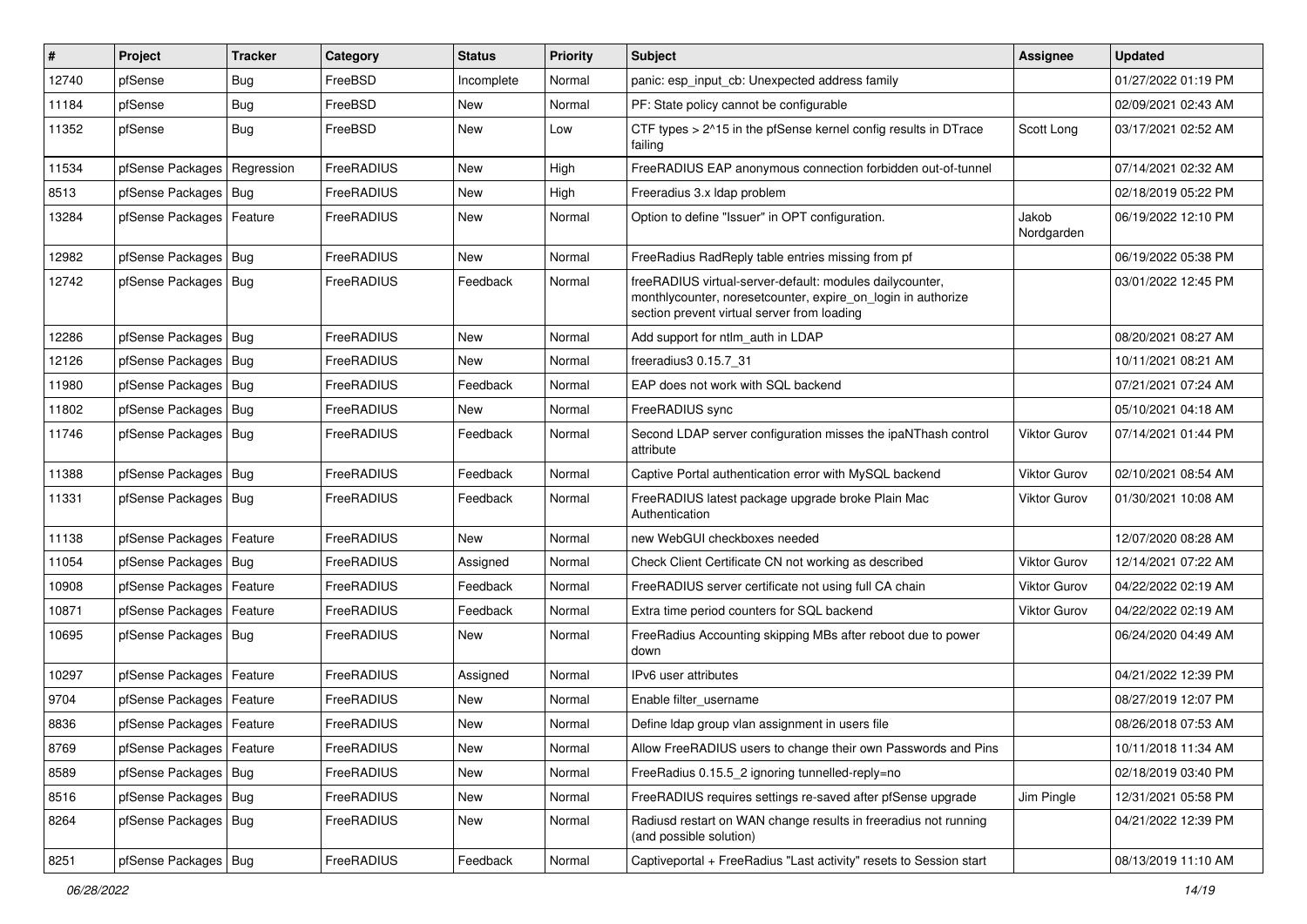| #     | Project                       | <b>Tracker</b> | Category          | <b>Status</b>                 | <b>Priority</b> | Subject                                                                         | <b>Assignee</b>     | <b>Updated</b>      |
|-------|-------------------------------|----------------|-------------------|-------------------------------|-----------------|---------------------------------------------------------------------------------|---------------------|---------------------|
| 8224  | pfSense Packages              | Feature        | FreeRADIUS        | New                           | Normal          | Add "OU" field to FreeRADIUS page                                               |                     | 02/21/2018 12:53 AM |
| 8031  | pfSense Packages   Feature    |                | FreeRADIUS        | New                           | Normal          | FreeRADIUS copy entry function                                                  |                     | 08/16/2019 01:01 PM |
| 7403  | pfSense Packages   Bug        |                | FreeRADIUS        | New                           | Normal          | Captive Portal + freeradius2 + MySQL problems with German<br>Umlaut             |                     | 03/17/2017 09:12 AM |
| 4506  | pfSense Packages   Feature    |                | FreeRADIUS        | New                           | Normal          | FreeRADIUS groups/hunt groups                                                   |                     | 03/10/2015 08:51 PM |
| 11026 | pfSense Packages   Feature    |                | FreeRADIUS        | New                           | Low             | Feedback on Packages - FreeRADIUS package                                       |                     | 11/02/2020 07:21 AM |
| 10377 | pfSense Packages   Feature    |                | FreeRADIUS        | New                           | Very Low        | Allow usage of TOTP (Google-Authenticator) without PIN                          |                     | 03/30/2020 11:43 AM |
| 8161  | pfSense Packages   Feature    |                | FreeRADIUS        | New                           | Very Low        | Add virtual server support to FreeRadius                                        |                     | 12/05/2017 01:57 PM |
| 7608  | pfSense Packages   Feature    |                | <b>FreeRADIUS</b> | New                           | Very Low        | Captive Portal amount of traffic Account + Free Radius+Mysql                    |                     | 05/28/2017 09:08 AM |
| 11936 | pfSense Packages   Bug        |                | <b>FRR</b>        | Incomplete                    | High            | FRR does not connect BGP when using password                                    |                     | 05/19/2021 08:12 AM |
| 11158 | pfSense Packages   Bug        |                | <b>FRR</b>        | New                           | High            | <b>FRR Prefix Lists</b>                                                         |                     | 12/30/2020 04:55 PM |
| 12965 | pfSense Packages   Bug        |                | <b>FRR</b>        | <b>Pull Request</b><br>Review | Normal          | FRR BFD peer configuration is handled incorrectly in some cases                 | <b>Viktor Gurov</b> | 03/22/2022 08:04 AM |
| 12951 | pfSense Packages   Bug        |                | <b>FRR</b>        | Feedback                      | Normal          | FRR cannot remove IPv6 routes                                                   |                     | 03/22/2022 09:24 PM |
| 12889 | pfSense Packages   Feature    |                | <b>FRR</b>        | New                           | Normal          | FRR GUI add set ipv6 next-hop global                                            |                     | 03/02/2022 06:10 AM |
| 12751 | pfSense Packages   Bug        |                | <b>FRR</b>        | <b>New</b>                    | Normal          | Improve FRR route restoration after gateway events                              |                     | 02/06/2022 11:07 PM |
| 12653 | pfSense Packages   Regression |                | <b>FRR</b>        | Feedback                      | Normal          | RIP related startup error                                                       | <b>Viktor Gurov</b> | 12/30/2021 08:37 AM |
| 12167 | pfSense Packages   Bug        |                | <b>FRR</b>        | Feedback                      | Normal          | BGP TCP setkey not set if neighbor is in peer group                             | <b>Viktor Gurov</b> | 09/16/2021 09:38 AM |
| 12084 | pfSense Packages   Bug        |                | <b>FRR</b>        | New                           | Normal          | libfrr.so.0 error on SG-1100                                                    |                     | 06/26/2021 08:22 AM |
| 11963 | pfSense Packages   Feature    |                | <b>FRR</b>        | New                           | Normal          | Dynamically change OSPF interface costs on selected interfaces on<br>CARP event |                     | 05/26/2021 04:13 AM |
| 11961 | pfSense Packages   Bug        |                | <b>FRR</b>        | Feedback                      | Normal          | FRR OSPF add unwanted area 0 authentication to router ospf                      | <b>Viktor Gurov</b> | 09/16/2021 10:25 PM |
| 11847 | pfSense Packages   Bug        |                | <b>FRR</b>        | Feedback                      | Normal          | Filters not applied to PEER Groups                                              | <b>Viktor Gurov</b> | 07/30/2021 07:45 PM |
| 11841 | pfSense Packages   Bug        |                | <b>FRR</b>        | New                           | Normal          | FRR access lists default bahavior changed to permit by default                  |                     | 04/22/2021 09:52 AM |
| 11836 | pfSense Packages   Bug        |                | <b>FRR</b>        | Assigned                      | Normal          | FRR ACCEPTFILTER unstable                                                       | Viktor Gurov        | 02/14/2022 07:20 AM |
| 11835 | pfSense Packages   Bug        |                | <b>FRR</b>        | New                           | Normal          | FRR OSPF redistributed connected routes disappearing                            |                     | 04/22/2021 07:11 AM |
| 11823 | pfSense Packages   Feature    |                | FRR               | New                           | Normal          | Route handling enhancements                                                     |                     | 04/19/2021 06:23 PM |
| 11703 | pfSense Packages   Feature    |                | <b>FRR</b>        | New                           | Normal          | add Krill and Routinator support BGP RPKI                                       |                     | 03/18/2021 07:47 PM |
| 11693 | pfSense Packages   Bug        |                | FRR               | Feedback                      | Normal          | IPv6 static routing fails                                                       | Viktor Gurov        | 04/26/2022 08:50 AM |
| 11681 | pfSense Packages   Bug        |                | <b>FRR</b>        | Feedback                      | Normal          | FRR generates invalid BFD configuration after removing interfaces               | Viktor Gurov        | 07/14/2021 04:40 PM |
| 11477 | pfSense Packages   Bug        |                | <b>FRR</b>        | Feedback                      | Normal          | FRR does not recognize some BFD options                                         | Viktor Gurov        | 02/26/2021 10:52 PM |
| 11404 | pfSense Packages   Bug        |                | FRR               | Feedback                      | Normal          | Incorrect prefix/access lists migration on update                               | Viktor Gurov        | 02/18/2021 09:49 AM |
| 11377 | pfSense Packages   Bug        |                | <b>FRR</b>        | <b>Pull Request</b><br>Review | Normal          | FRR deinstall                                                                   |                     | 03/10/2021 08:21 AM |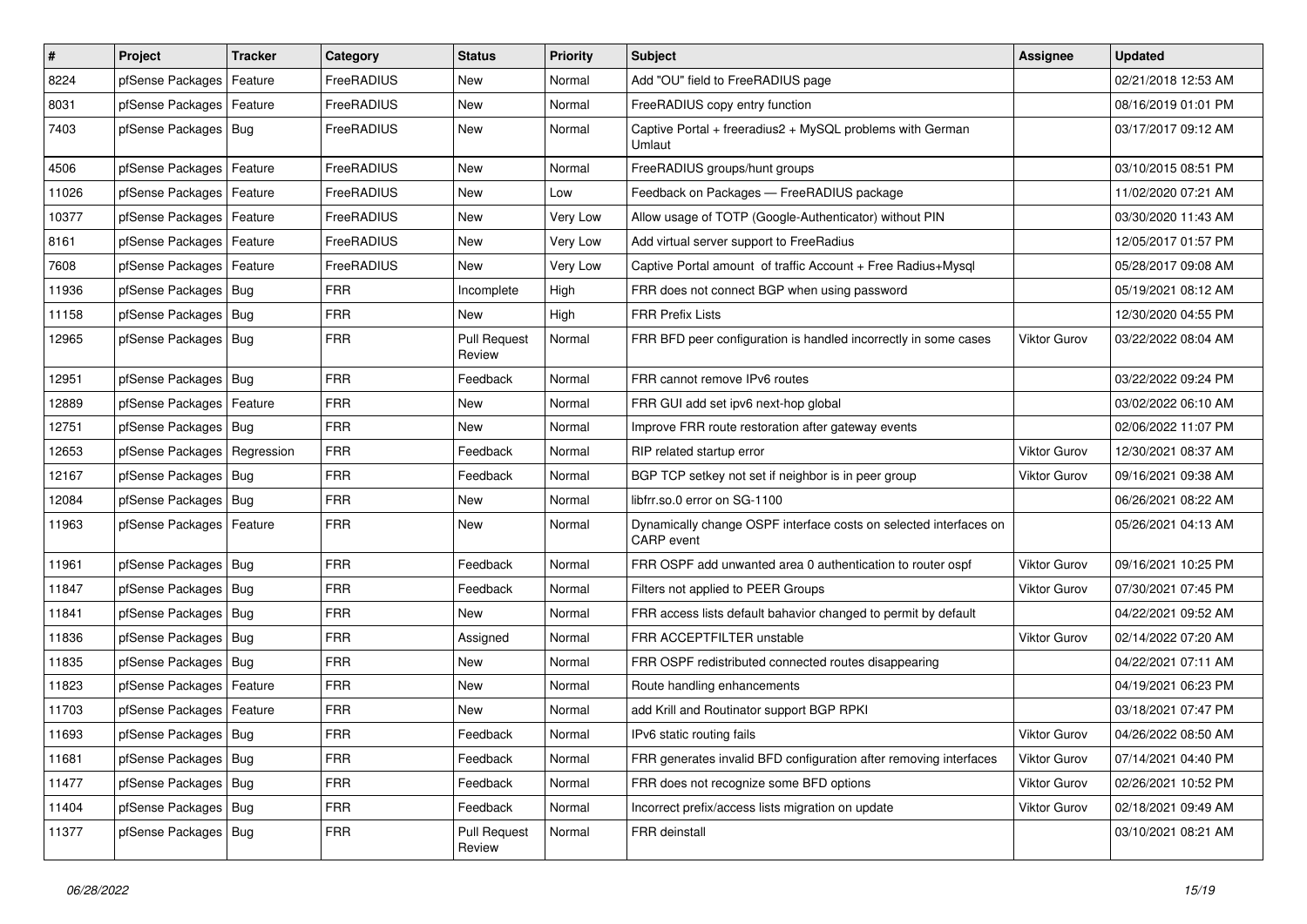| $\vert$ # | Project                | <b>Tracker</b> | Category           | <b>Status</b>                 | <b>Priority</b> | <b>Subject</b>                                                                                                                                              | Assignee              | <b>Updated</b>      |
|-----------|------------------------|----------------|--------------------|-------------------------------|-----------------|-------------------------------------------------------------------------------------------------------------------------------------------------------------|-----------------------|---------------------|
| 11345     | pfSense Packages       | Bug            | <b>FRR</b>         | Feedback                      | Normal          | FRR-OSPF - No "prefix-list" possible                                                                                                                        | Jim Pingle            | 02/04/2021 11:03 PM |
| 11301     | pfSense Packages       | Feature        | <b>FRR</b>         | Feedback                      | Normal          | Switch FRR to use default rc file as a service control base                                                                                                 | Jim Pingle            | 01/28/2021 09:35 AM |
| 11206     | pfSense Packages       | Feature        | <b>FRR</b>         | <b>Pull Request</b><br>Review | Normal          | <b>FRR 7.5</b>                                                                                                                                              | Jim Pingle            | 01/08/2021 12:47 PM |
| 11130     | pfSense Packages       | Feature        | <b>FRR</b>         | Feedback                      | Normal          | FRR RIP support                                                                                                                                             | Jim Pingle            | 12/31/2021 04:19 PM |
| 10935     | pfSense Packages       | Bug            | <b>FRR</b>         | <b>New</b>                    | Normal          | FRR 0.6.7-6 - BGPD service recycled IPv6 without Route Map                                                                                                  |                       | 12/30/2020 05:00 PM |
| 10789     | pfSense Packages       | Feature        | <b>FRR</b>         | Feedback                      | Normal          | FRR integrated configuration and hitless reloads                                                                                                            | Jim Pingle            | 01/20/2021 11:16 PM |
| 10653     | pfSense Packages       | Feature        | <b>FRR</b>         | New                           | Normal          | Allow to download frr_status                                                                                                                                | Jim Pingle            | 06/11/2020 01:21 AM |
| 10516     | pfSense Packages       | Bug            | <b>FRR</b>         | New                           | Normal          | <b>FRR Access list</b>                                                                                                                                      |                       | 12/06/2020 11:02 PM |
| 10503     | pfSense Packages   Bug |                | <b>FRR</b>         | <b>New</b>                    | Normal          | Flapping any GW in multi-WAN influences restating all IPsec tunnels<br>in FRR which leads to dropping all IPsec VTI static routes and<br>related BGP issues |                       | 05/08/2020 07:51 PM |
| 10294     | pfSense Packages       | Bug            | <b>FRR</b>         | <b>New</b>                    | Normal          | FRR Route Counts Incorrect on Status Page                                                                                                                   | Jim Pingle            | 02/26/2020 11:08 AM |
| 9545      | pfSense Packages       | Feature        | FRR                | <b>New</b>                    | Normal          | Enable MULTIPATH in FRR                                                                                                                                     | Jim Pingle            | 09/18/2020 12:52 PM |
| 6651      | pfSense Packages       | Feature        | <b>FRR</b>         | Feedback                      | Normal          | Loopback interfaces                                                                                                                                         | Christian<br>McDonald | 12/25/2021 02:42 PM |
| 11837     | pfSense Packages       | Feature        | <b>FRR</b>         | New                           | Low             | Increase field length of FRR Networks in Access Lists and Prefix<br><b>Lists</b>                                                                            |                       | 04/22/2021 07:10 AM |
| 11650     | pfSense Packages   Bug |                | <b>FRR</b>         | <b>New</b>                    | Very Low        | FRR configuration broken on restore of manually edited FRR config<br>sections                                                                               |                       | 03/10/2021 08:50 AM |
| 10358     | pfSense Packages       | Feature        | <b>FRR</b>         | <b>New</b>                    | Very Low        | <b>Stage FRR Configuration Changes</b>                                                                                                                      |                       | 03/19/2020 06:48 AM |
| 9141      | pfSense Packages       | Feature        | <b>FRR</b>         | New                           | Very Low        | FRR xmlrpc                                                                                                                                                  | Jim Pingle            | 11/26/2018 07:49 AM |
| 13295     | pfSense                | <b>Bug</b>     | Gateway Monitoring | <b>Pull Request</b><br>Review | Normal          | Incorrect function parameters for "get dpinger status()" call in<br>`qwlb.inc``                                                                             |                       | 06/28/2022 12:01 PM |
| 13242     | pfSense                | Feature        | Gateway Monitoring | <b>New</b>                    | Normal          | Enhancements to static route creation/deletion for dpinger monitor<br>IPs                                                                                   |                       | 06/03/2022 11:20 AM |
| 13076     | pfSense                | <b>Bug</b>     | Gateway Monitoring | New                           | Normal          | Marking a gateway as down does not affect IPsec entries using<br>gateway groups                                                                             |                       | 06/28/2022 12:01 PM |
| 12920     | pfSense                | <b>Bug</b>     | Gateway Monitoring | <b>Pull Request</b><br>Review | Normal          | Gateway behavior differs when the gateway does not exist in<br>config.xml                                                                                   | <b>Viktor Gurov</b>   | 06/28/2022 12:01 PM |
| 12811     | pfSense                | <b>Bug</b>     | Gateway Monitoring | <b>New</b>                    | Normal          | Services are not restarted when PPP interfaces connect                                                                                                      | Jim Pingle            | 06/28/2022 12:01 PM |
| 11960     | pfSense                | <b>Bug</b>     | Gateway Monitoring | Feedback                      | Normal          | Gateway Monitoring Traffic Goes Out Default Gateway                                                                                                         |                       | 12/20/2021 05:43 AM |
| 7671      | pfSense                | Feature        | Gateway Monitoring | <b>New</b>                    | Normal          | Gateway Monitoring Via Custom Script or Telnet.                                                                                                             |                       | 09/18/2020 02:59 PM |
| 6333      | pfSense                | <b>Bug</b>     | Gateway Monitoring | Confirmed                     | Normal          | Bootup starts/restarts dpinger multiple times                                                                                                               | Luiz Souza            | 11/16/2020 01:11 PM |
| 3132      | pfSense                | <b>Bug</b>     | Gateway Monitoring | In Progress                   | Normal          | Gateway events for IPv6 affect IPv4 services and vice versa                                                                                                 | <b>Viktor Gurov</b>   | 06/28/2022 12:01 PM |
| 8192      | pfSense                | Bug            | Gateway Monitoring | <b>New</b>                    | Low             | dpinger - Change in ISP link-local IPv6 address drops connectivity                                                                                          | Luiz Souza            | 11/05/2020 07:31 AM |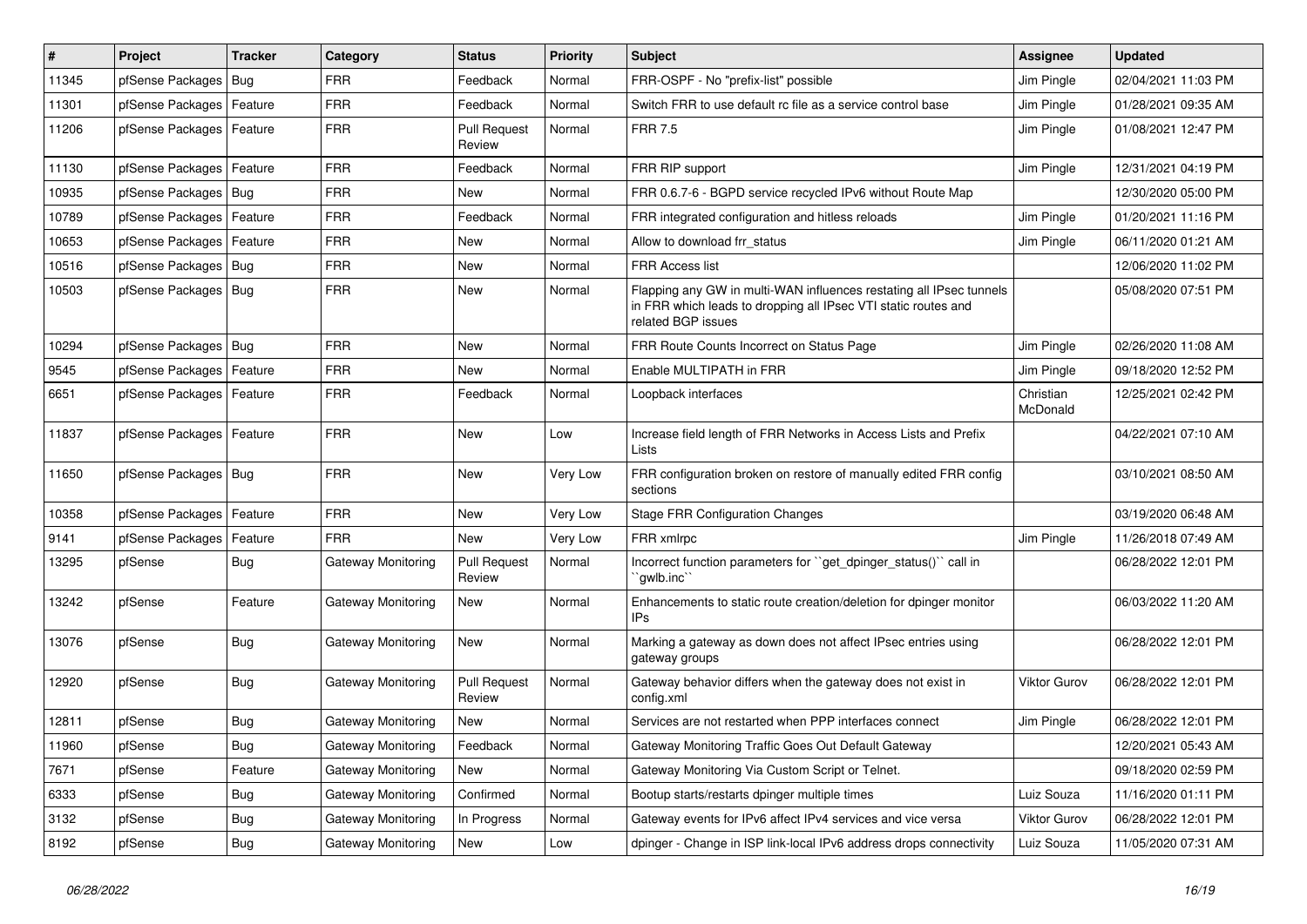| #     | Project          | <b>Tracker</b> | Category           | <b>Status</b>                 | <b>Priority</b> | <b>Subject</b>                                                                                                                                 | Assignee            | <b>Updated</b>      |
|-------|------------------|----------------|--------------------|-------------------------------|-----------------|------------------------------------------------------------------------------------------------------------------------------------------------|---------------------|---------------------|
| 3859  | pfSense          | Feature        | Gateway Monitoring | <b>New</b>                    | Low             | Make it possible to set the source IP address for gateway monitoring                                                                           |                     | 11/06/2016 10:12 PM |
| 12632 | pfSense          | Bug            | Gateways           | <b>New</b>                    | High            | Assigning a /30 WAN IP address at the console does not save the<br>gateway correctly                                                           |                     | 06/28/2022 12:01 PM |
| 12942 | pfSense          | <b>Bug</b>     | Gateways           | <b>New</b>                    | Normal          | Code to kill states for old gateway when reconnecting an interface is<br>incorrect                                                             | Jim Pingle          | 06/28/2022 12:01 PM |
| 12857 | pfSense          | Bug            | Gateways           | New                           | Normal          | Firewall gateway goes away when making changes to Bridge0<br>device                                                                            |                     | 02/27/2022 11:20 AM |
| 12764 | pfSense          | <b>Bug</b>     | Gateways           | <b>New</b>                    | Normal          | VTI gateway status is pending after assigning the VTI interface                                                                                |                     | 02/07/2022 05:41 AM |
| 12077 | pfSense          | Feature        | Gateways           | <b>New</b>                    | Normal          | Allow stick-connections per gateway group                                                                                                      |                     | 06/24/2021 08:45 AM |
| 11570 | pfSense          | Regression     | Gateways           | <b>Pull Request</b><br>Review | Normal          | Gateway monitoring services is not always restarted on interface<br>events, which may prevent a WAN from recovering back to an online<br>state | <b>Viktor Gurov</b> | 06/28/2022 12:01 PM |
| 10875 | pfSense          | Bug            | Gateways           | New                           | Normal          | PPP periodic reset does not fully restore gateway group round-robin<br>functionality                                                           | Luiz Souza          | 11/05/2020 07:44 AM |
| 9650  | pfSense          | <b>Bug</b>     | Gateways           | <b>New</b>                    | Normal          | IPv6 connection drops (ir-)regular on Kabelvodafone (German cable<br>ISP)                                                                      |                     | 07/27/2019 07:14 AM |
| 8343  | pfSense          | <b>Bug</b>     | Gateways           | New                           | Normal          | Gateway Routes (Default Routes) not removed in Kernel when<br>removed from GUI                                                                 |                     | 05/14/2020 01:22 AM |
| 13294 | pfSense          | Feature        | Gateways           | <b>New</b>                    | Low             | Change gateway name                                                                                                                            |                     | 06/22/2022 06:07 PM |
| 11213 | pfSense          | Feature        | Gateways           | <b>New</b>                    | Low             | Option to mark gateway as down directly from Table                                                                                             |                     | 01/03/2021 07:09 AM |
| 8846  | pfSense          | Bug            | Gateways           | <b>New</b>                    | Low             | Misleading gateway error message adding/editing static routes using<br>a disabled interface                                                    |                     | 08/21/2019 11:29 AM |
| 8743  | pfSense          | Todo           | Gateways           | <b>New</b>                    | Low             | Gateway Groups page should list gateways in tier order                                                                                         |                     | 08/14/2019 12:16 PM |
| 12570 | pfSense Docs     | Correction     | General            | <b>New</b>                    | Normal          | Active appliance list missing 6100                                                                                                             |                     | 12/06/2021 11:41 AM |
| 10821 | pfSense Docs     | Correction     | General            | <b>New</b>                    | Normal          | Use neutral language alternatives                                                                                                              | Jim Pingle          | 09/23/2020 10:43 AM |
| 9370  | pfSense Docs     | Correction     | General            | In Progress                   | Normal          | Update old screenshots                                                                                                                         | Jim Pingle          | 12/03/2021 09:55 AM |
| 12214 | pfSense Docs     | Todo           | General            | <b>New</b>                    | Low             | Connect to WebGui.                                                                                                                             |                     | 08/05/2021 04:39 AM |
| 12805 | pfSense Docs     | New Content    | General            | New                           | Very Low        | Add documentation about what triggers a notfication                                                                                            |                     | 02/15/2022 05:10 PM |
| 12804 | pfSense Docs     | New Content    | General            | <b>New</b>                    | Very Low        | Create Slack documentation                                                                                                                     |                     | 02/15/2022 04:59 PM |
| 12354 | pfSense Packages | Todo           | haproxy            | Feedback                      | High            | Update haproxy-devel to mitigate CVE-2021-40346                                                                                                | <b>Viktor Gurov</b> | 05/12/2022 08:50 AM |
| 11135 | pfSense Packages | <b>Bug</b>     | haproxy            | Feedback                      | High            | HAproxy OCSP reponse crontab bug                                                                                                               | <b>Viktor Gurov</b> | 09/10/2021 11:51 AM |
| 8438  | pfSense Packages | <b>Bug</b>     | haproxy            | <b>New</b>                    | High            | haproxy: can't use ACL for cert with http-response actions                                                                                     |                     | 05/24/2018 01:12 PM |
| 13022 | pfSense Packages | Bug            | haproxy            | Feedback                      | Normal          | HAProxy - Sub Frontends ignore Client verification CA certificates                                                                             |                     | 04/06/2022 12:55 PM |
| 12465 | pfSense Packages | Feature        | haproxy            | <b>New</b>                    | Normal          | Add forwardfor advanced usecases                                                                                                               |                     | 10/16/2021 07:35 PM |
| 12427 | pfSense Packages | Todo           | haproxy            | <b>New</b>                    | Normal          | ha-proxy: action order in the GUI is not keeped in the resulting<br>ha-proxy configuration                                                     |                     | 10/06/2021 07:02 AM |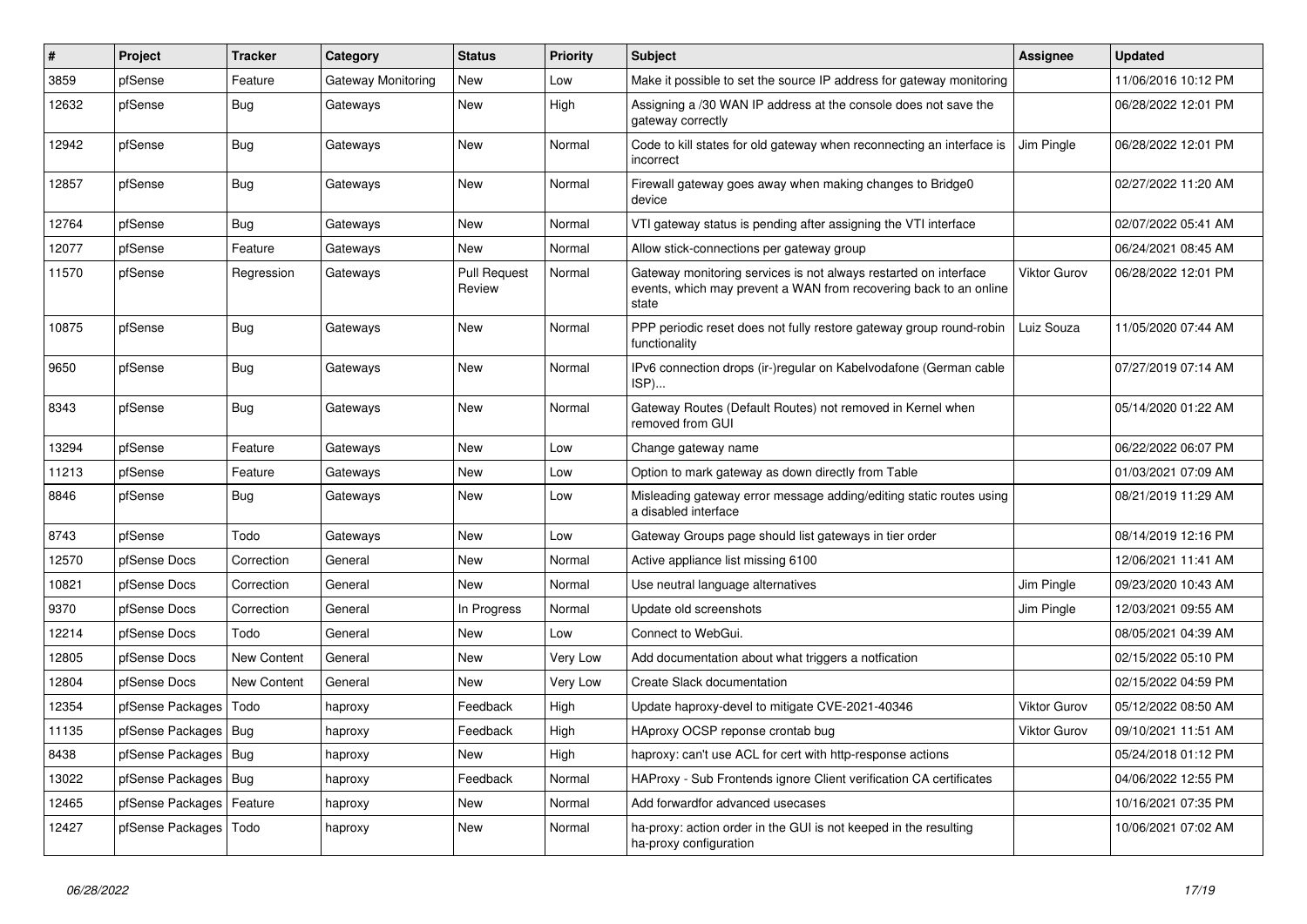| #     | Project                    | <b>Tracker</b> | Category | <b>Status</b> | <b>Priority</b> | <b>Subject</b>                                                                                      | Assignee            | <b>Updated</b>      |
|-------|----------------------------|----------------|----------|---------------|-----------------|-----------------------------------------------------------------------------------------------------|---------------------|---------------------|
| 11937 | pfSense Packages           | Bug            | haproxy  | Feedback      | Normal          | HAproxy "Use Client-IP" option breaks Captive Portal                                                | <b>Viktor Gurov</b> | 06/22/2021 08:48 AM |
| 11756 | pfSense Packages   Bug     |                | haproxy  | Feedback      | Normal          | HaProxy does not transfer backend states during reload                                              | <b>Viktor Gurov</b> | 07/14/2021 01:21 PM |
| 11491 | pfSense Packages           | Bug            | haproxy  | Feedback      | Normal          | haproxy-devel v0.62 2 - startup error 'httpchk'                                                     | Viktor Gurov        | 06/22/2021 08:46 AM |
| 11036 | pfSense Packages           | Bug            | haproxy  | New           | Normal          | <b>HAproxy ACL</b>                                                                                  |                     | 02/11/2022 11:27 AM |
| 10936 | pfSense Packages           | Bug            | haproxy  | Feedback      | Normal          | both haproxy/haproxy-devel non-existent option lb-agent-chk                                         |                     | 04/21/2022 12:40 PM |
| 10779 | pfSense Packages           | Feature        | haproxy  | Feedback      | Normal          | HAProxy SSL/TLS Compatibility Mode                                                                  | <b>Viktor Gurov</b> | 04/22/2022 02:20 AM |
| 10739 | pfSense Packages           | Feature        | haproxy  | Feedback      | Normal          | Update HAproxy-devel package to 2.2 and HAproxy to 2.0                                              | <b>Viktor Gurov</b> | 10/03/2021 03:53 PM |
| 9599  | pfSense Packages           | Feature        | haproxy  | New           | Normal          | Support for "peers" in HAproxy                                                                      |                     | 06/25/2019 01:47 AM |
| 9500  | pfSense Packages   Bug     |                | haproxy  | New           | Normal          | HAproxy does not delete non-applicable action config                                                |                     | 01/18/2022 06:28 AM |
| 9335  | pfSense Packages           | Bug            | haproxy  | Feedback      | Normal          | Stored XSS in HAProxy / haproxy_listeners_edit.php                                                  | Jim Pingle          | 02/18/2019 09:35 AM |
| 9261  | pfSense Packages   Bug     |                | haproxy  | New           | Normal          | haproxy GUI failure                                                                                 |                     | 01/08/2019 12:41 PM |
| 9077  | pfSense Packages   Feature |                | haproxy  | <b>New</b>    | Normal          | haproxy UI: Add seperator lines                                                                     |                     | 10/29/2018 06:06 AM |
| 8982  | pfSense Packages           | Feature        | haproxy  | <b>New</b>    | Normal          | HAproxy ACL support for map in configuration UI                                                     |                     | 06/25/2019 01:49 AM |
| 8902  | pfSense Packages           | Bug            | haproxy  | New           | Normal          | HAproxy package not use custom DNS for lookup on apply new<br>config                                |                     | 09/16/2018 08:16 AM |
| 8869  | pfSense Packages           | Feature        | haproxy  | <b>New</b>    | Normal          | HAproxy should use RFC 7919 DH parameter files                                                      |                     | 10/17/2018 10:46 AM |
| 8232  | pfSense Packages           | Feature        | haproxy  | New           | Normal          | different ssl options based on the sni name                                                         |                     | 01/30/2019 10:36 AM |
| 8213  | pfSense Packages           | <b>Bug</b>     | haproxy  | <b>New</b>    | Normal          | acl src file not populated from alias                                                               |                     | 12/21/2017 02:02 PM |
| 8121  | pfSense Packages           | Feature        | haproxy  | New           | Normal          | haproxy, allow to generate backends even they don't seem to be<br>used                              |                     | 11/23/2017 04:04 AM |
| 7686  | pfSense Packages           | Feature        | haproxy  | <b>New</b>    | Normal          | Add option in HAProxy to configure SSL defaults based on the<br>Mozilla SSL Configuration Generator |                     | 08/16/2019 01:09 PM |
| 7462  | pfSense Packages   Bug     |                | haproxy  | New           | Normal          | HAproxy not rebinding properly after WAN DHCP IP change                                             |                     | 01/11/2018 09:15 AM |
| 7039  | pfSense Packages           | Bug            | haproxy  | Feedback      | Normal          | HAProxy backend configuration does not handle intermediate CAs<br>properly                          |                     | 04/21/2022 12:40 PM |
| 6861  | pfSense Packages           | Bug            | haproxy  | <b>New</b>    | Normal          | Ha-Proxy duplicated backend used in place of original backend                                       |                     | 02/18/2019 05:30 PM |
| 6784  | pfSense Packages   Bug     |                | haproxy  | New           | Normal          | HAProxy version .48 will not use URL Table Alias for front end<br>listener                          |                     | 02/18/2019 05:32 PM |
| 13098 | pfSense Packages   Bug     |                | haproxy  | Feedback      | Low             | HAProxy Virtual IP broken link under Frontend setup                                                 |                     | 04/27/2022 08:35 AM |
| 9247  | pfSense Packages   Bug     |                | haproxy  | New           | Low             | HAProxy multiple server selection on stats pages doesn't work                                       |                     | 01/02/2019 04:44 PM |
| 11000 | pfSense Packages   Bug     |                | haproxy  | New           | Very Low        | haproxy deprecated trick suggested                                                                  |                     | 12/23/2020 02:55 PM |
| 9648  | pfSense Packages           | Feature        | haproxy  | New           | Very Low        | Multiple node Sync HAProxy configuration to backup CARP<br>members via XMLRPC.                      |                     | 07/25/2019 10:04 AM |
| 12861 | pfSense Docs               | Correction     | Hardware | New           | Normal          | pfSense hardware tuning guide references obsolete interface loader<br>variable & buffer limits      |                     | 02/23/2022 05:31 PM |